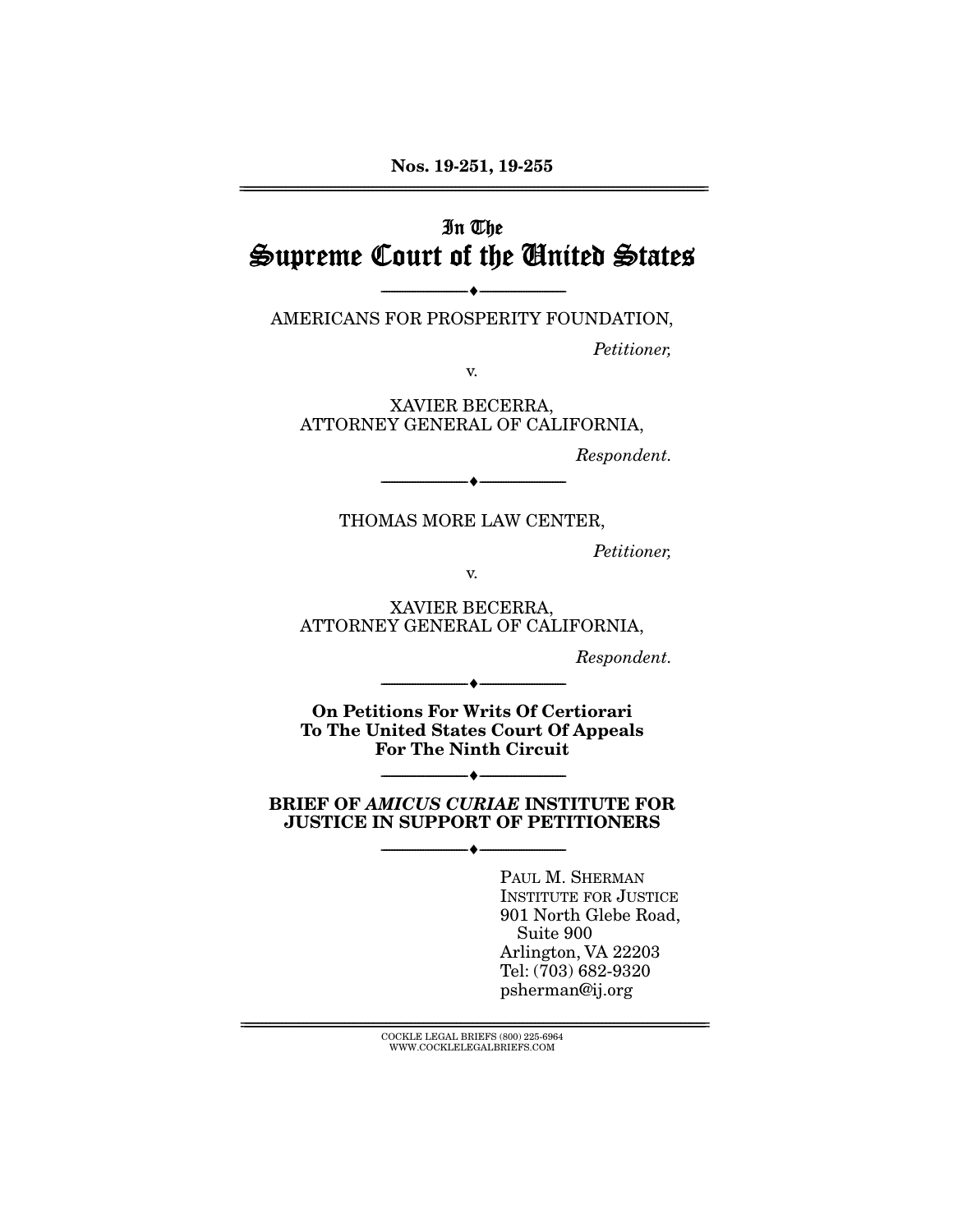## TABLE OF CONTENTS

| ۰, |
|----|
|----|

|      | INTEREST OF AMICUS CURIAE                                                                                                                                         | 1        |
|------|-------------------------------------------------------------------------------------------------------------------------------------------------------------------|----------|
|      |                                                                                                                                                                   |          |
|      | SUMMARY OF THE ARGUMENT                                                                                                                                           | 1        |
|      |                                                                                                                                                                   | 4        |
| I.   | This Court Should Grant Review to Pre-<br>vent Its Sui Generis Campaign-Finance<br>Jurisprudence from Undermining First<br>Amendment Protection in Other Areas of | 4        |
|      | II. The Ninth Circuit's Ruling Conflicts with<br>This Court's Repeated Recognition That<br>Compelled Disclosure Is Necessarily                                    | 9        |
|      | A. This Court Has Long Protected Pri-<br>vate Association from Compelled Dis-<br>The Ninth Circuit's Decision Below<br>B.                                         | 10       |
| III. | Conflicts with This Precedent<br>The Ninth Circuit Applied the Wrong<br>Level of Scrutiny Because of the Multiplic-<br>ity of Tests Called "Exacting Scrutiny"    | 15<br>17 |
|      | <b>Strict Scrutiny Applies to Burdens on</b><br>А.                                                                                                                | 18       |
|      | The Ninth Circuit Applied Intermedi-<br>В.<br>ate Scrutiny, in Conflict with This<br>Precedent, Because of the Confusing<br>and Conflicting Labels This Court Has | 20       |
|      |                                                                                                                                                                   | 24       |

i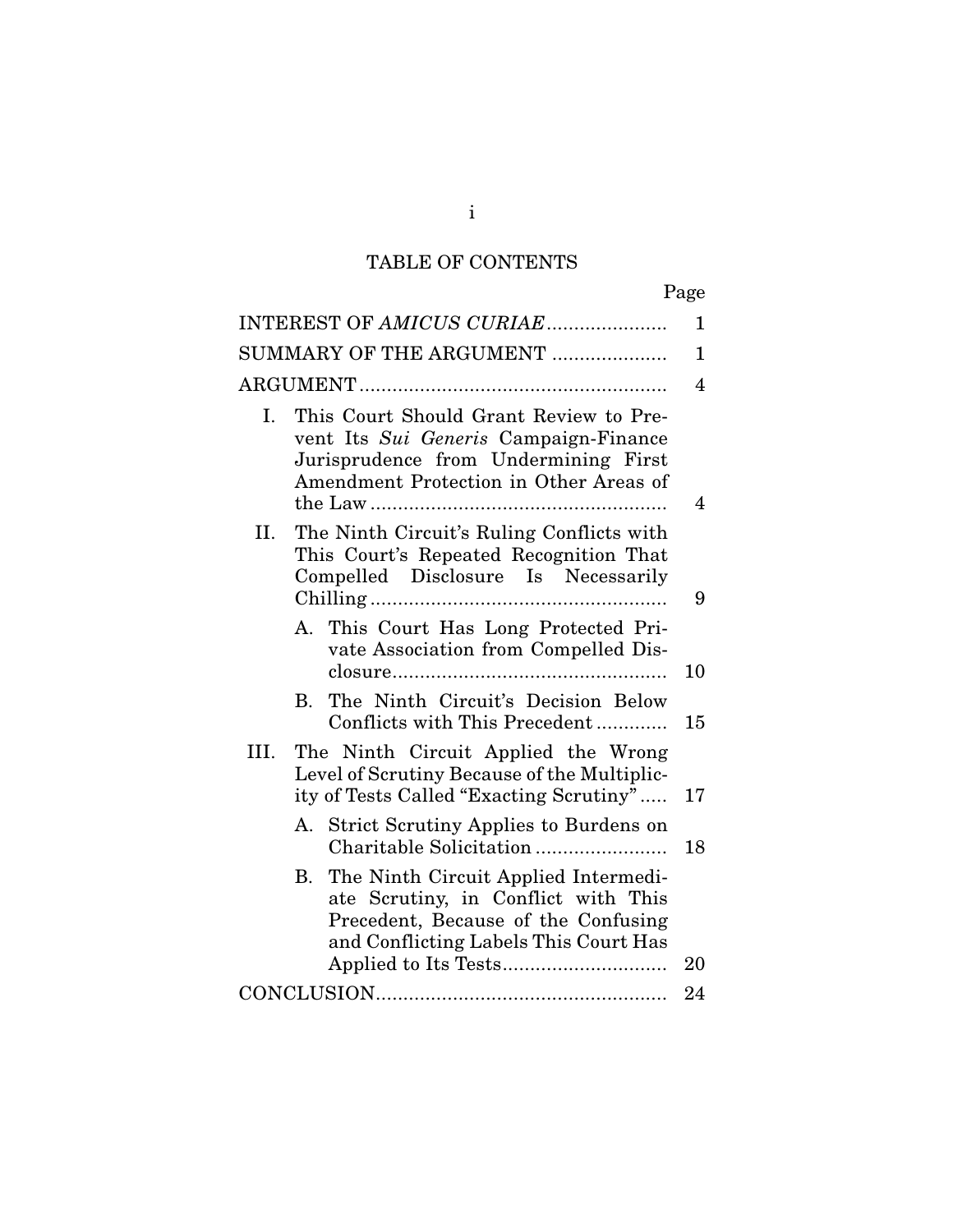# TABLE OF AUTHORITIES

Page

| Ashcroft v. Free Speech Coal., 535 U.S. 234           |
|-------------------------------------------------------|
| Bates v. City of Little Rock, 361 U.S. 516 (1960) 12  |
| Boy Scouts of Am. v. Dale, 530 U.S. 640 (2000)10      |
|                                                       |
| Citizens United v. FEC, 558 U.S. 310                  |
| City of L.A. v. Alameda Books, Inc., 535 U.S. 425     |
|                                                       |
|                                                       |
| FEC v. Beaumont, 539 U.S. 146 (2003) 22               |
| Gibson v. Fla. Legis. Investigation Comm., 372        |
| In re Primus, 436 U.S. 412 (1978) 16, 17              |
| McIntyre v. Ohio Elections Comm'n, 514 U.S. 334       |
| NAACP v. Ala. ex rel. Patterson, 357 U.S. 449         |
| NAACP v. Button, 371 U.S. 415 (1963) 15, 16, 23       |
| Nat'l Fed'n of the Blind of Tex., Inc. v. Abbott, 647 |
| Nat'l Fed'n of the Blind v. FTC, 420 F.3d 331 (4th    |

ii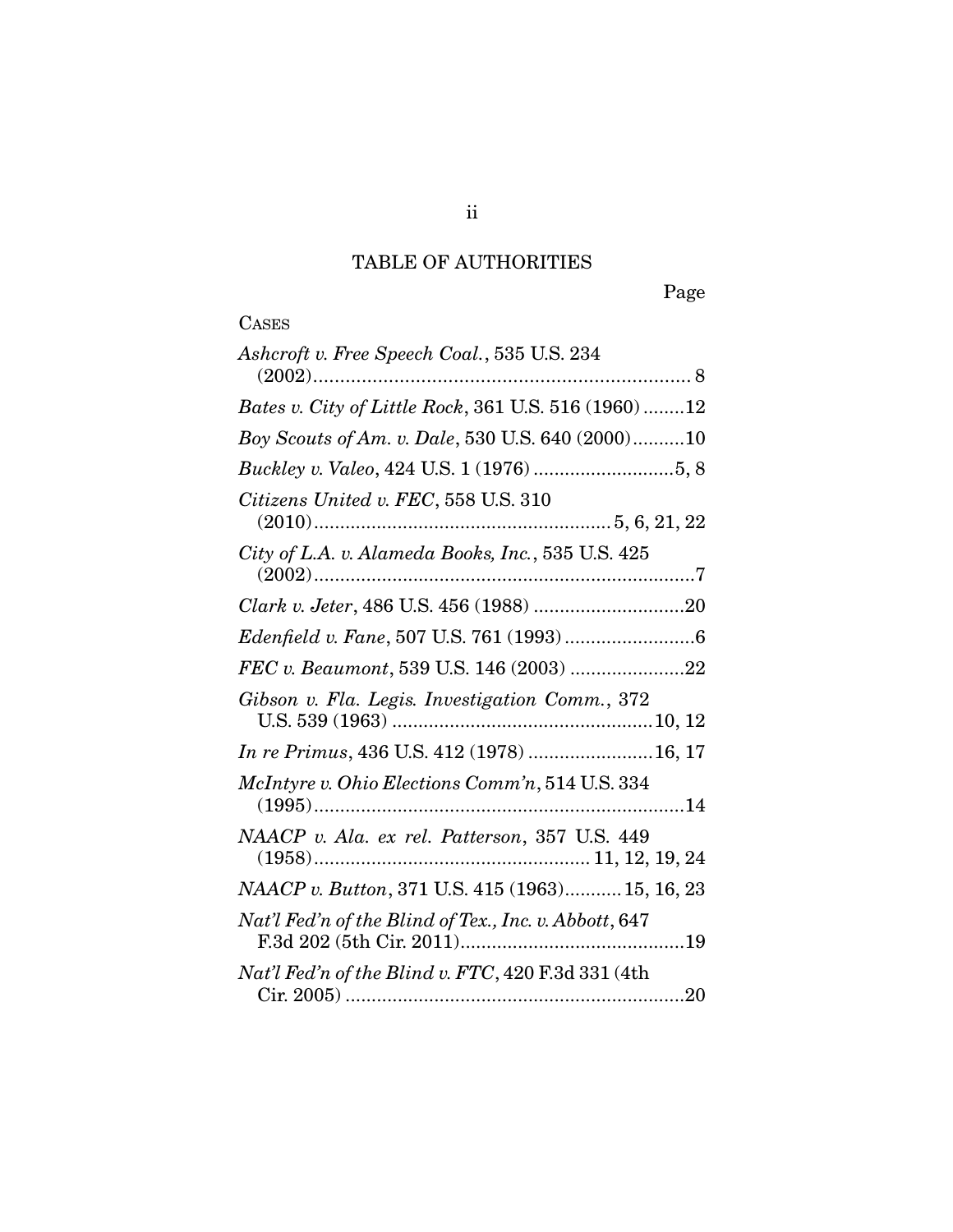| Nixon v. Shrink Mo. Gov't PAC, 528 U.S. 377          |
|------------------------------------------------------|
| Planet Aid v. City of St. Johns, 782 F.3d 318 (6th   |
| The Real Truth About Abortion, Inc. v. FEC, 681      |
| Reed v. Town of Gilbert, 135 S. Ct. 2218 (2015)19    |
| Riley v. Nat'l Fed'n of the Blind of N.C., Inc., 487 |
| Roberts v. U.S. Jaycees, 468 U.S. 609 (1984)10       |
| Sec'y of State of Md. v. Joseph H. Munson Co.,       |
| Shelton v. Tucker, 364 U.S. 479 (1960) 12            |
|                                                      |
| United States v. Alvarez, 132 S. Ct. 2537 (2012)7    |
| United States v. Playboy Entm't Grp., Inc., 529      |
| Vill. of Schaumburg v. Citizens for a Better Env't,  |
| Williams-Yulee v. Fla. Bar, 135 S.Ct. 1656           |

## CONSTITUTIONAL PROVISIONS

U.S. Const. amend. I ........................................... *passim*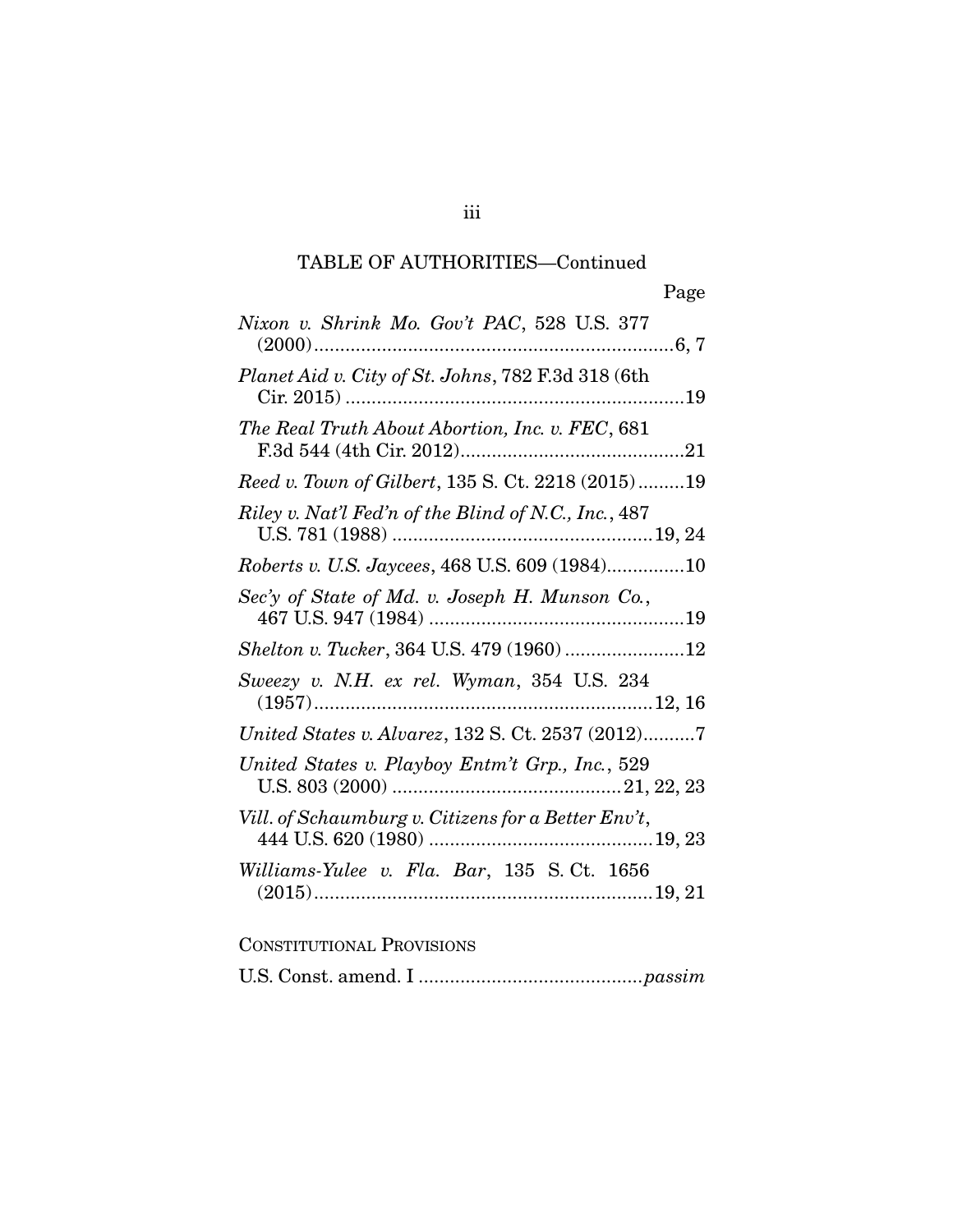| <b>CODES</b>                                                                                                                                                               |
|----------------------------------------------------------------------------------------------------------------------------------------------------------------------------|
|                                                                                                                                                                            |
| <b>OTHER PUBLICATIONS</b>                                                                                                                                                  |
| American Constitution Society, 2013-14 Biennial<br>Report, http://acslaw.org/sites/default/files/pdf/<br>ACS-2013-2014-Biennial-Report.pdf (last vis-                      |
| American Red Cross, 2014 Annual Report,<br>http://www.redcross.org/images/MEDIA_<br>CustomProductCatalog/m44340081_2014<br>AnnualReport.pdf (last visited Aug. 27, 2015)13 |
| Brief of Charles M. Watkins as Amicus Curiae<br>in Support of Appellant, Ctr. for Competitive<br>Politics v. Harris, 784 F.3d 1307 (9th Cir.                               |
| David M. Primo, <i>Information at the Margin</i> :<br>Campaign Finance Disclosure Laws, Ballot Is-<br>sues, and Voter Knowledge, 12 Elec. L.J. 114                         |
| David M. Primo & Jeffrey Milyo, Campaign Fi-<br>nance Laws and Political Efficacy: Evidence                                                                                |
| Denver Zoo, 2014 Annual Report, http://denverzoo.<br>org/downloads/2014_AnnualReport_DenverZoo.<br>pdf (last visited Aug. 27, 2015) 13                                     |

iv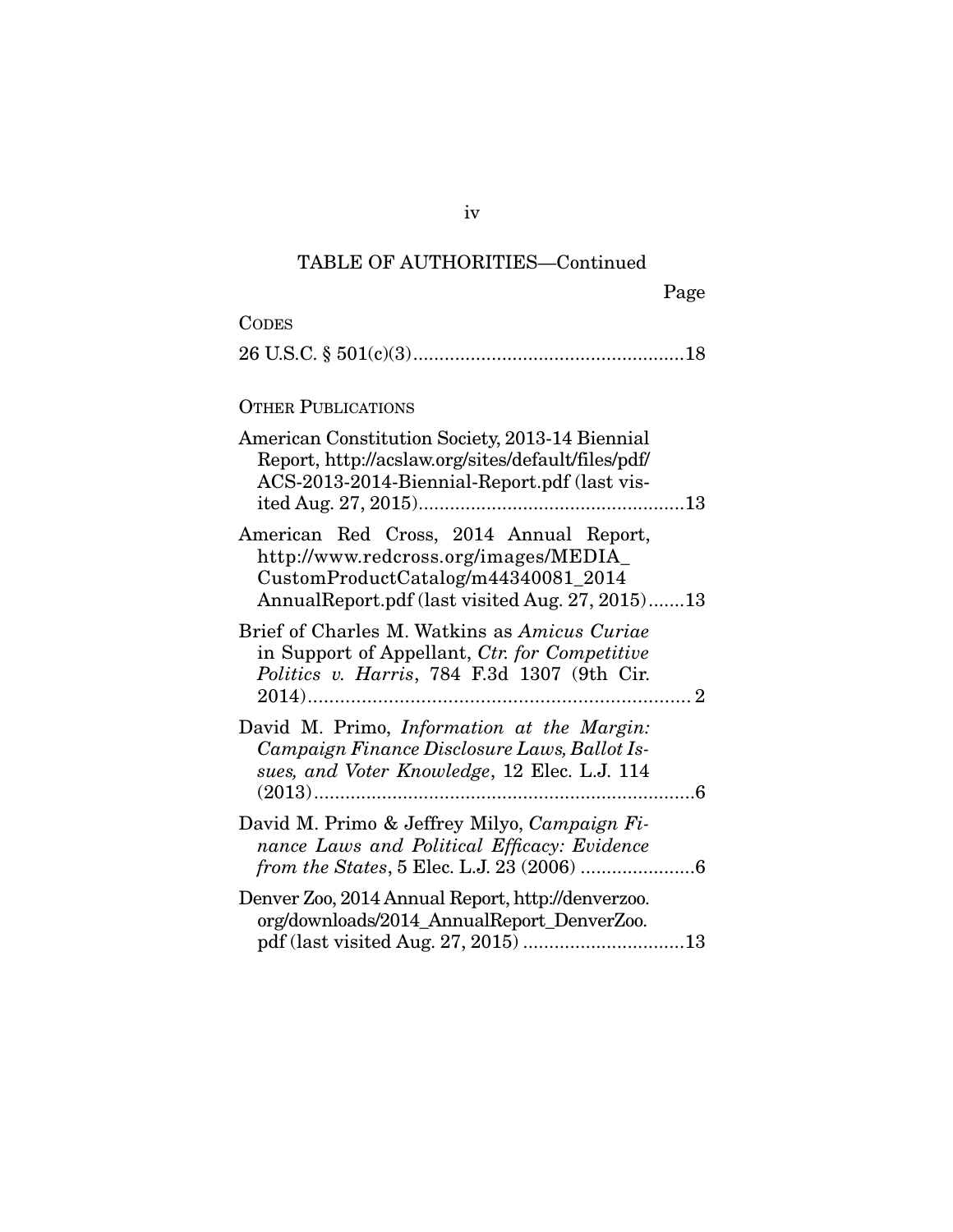| Dick M. Carpenter II, Mandatory Disclosure for<br>Ballot-Initiative Campaigns, 13 Indep. Rev.                                                                                                                                         |
|---------------------------------------------------------------------------------------------------------------------------------------------------------------------------------------------------------------------------------------|
| Dick Carpenter & Jeffrey Milyo, The Public's<br>Right to Know Versus Compelled Speech: What<br>Does Social Science Research Tell Us About<br>the Benefits and Costs of Campaign Finance<br>Disclosure in Non-Candidate Elections?, 40 |
| Doctors Without Borders, U.S. Annual Report<br>2013, http://www.doctorswithoutborders.org/<br>sites/usa/files/attachments/msf_ar2013_final.                                                                                           |
| The Federalist Society, 2014 Annual Report,<br>http://www.fed-soc.org/library/doclib/20150622_<br>2014AnnualReport.pdf (last visited Aug. 27,                                                                                         |
| Habitat for Humanity International, Annual<br>Report FY2014, http://www.habitat.org/sites/<br>default/files/annual-report-2014.pdf (last vis-                                                                                         |
| Make-A-Wish, 2014 Annual Report, Donors,<br>http://fy14annualreport.wish.org/donors/ (last                                                                                                                                            |
|                                                                                                                                                                                                                                       |
| National 4-H Council, 2013 Annual Impact Re-<br>port, http://www.4-h.org/About-4-H/Leadership/<br>Annual-Report/2013-4-H-Annual-Report.dwn                                                                                            |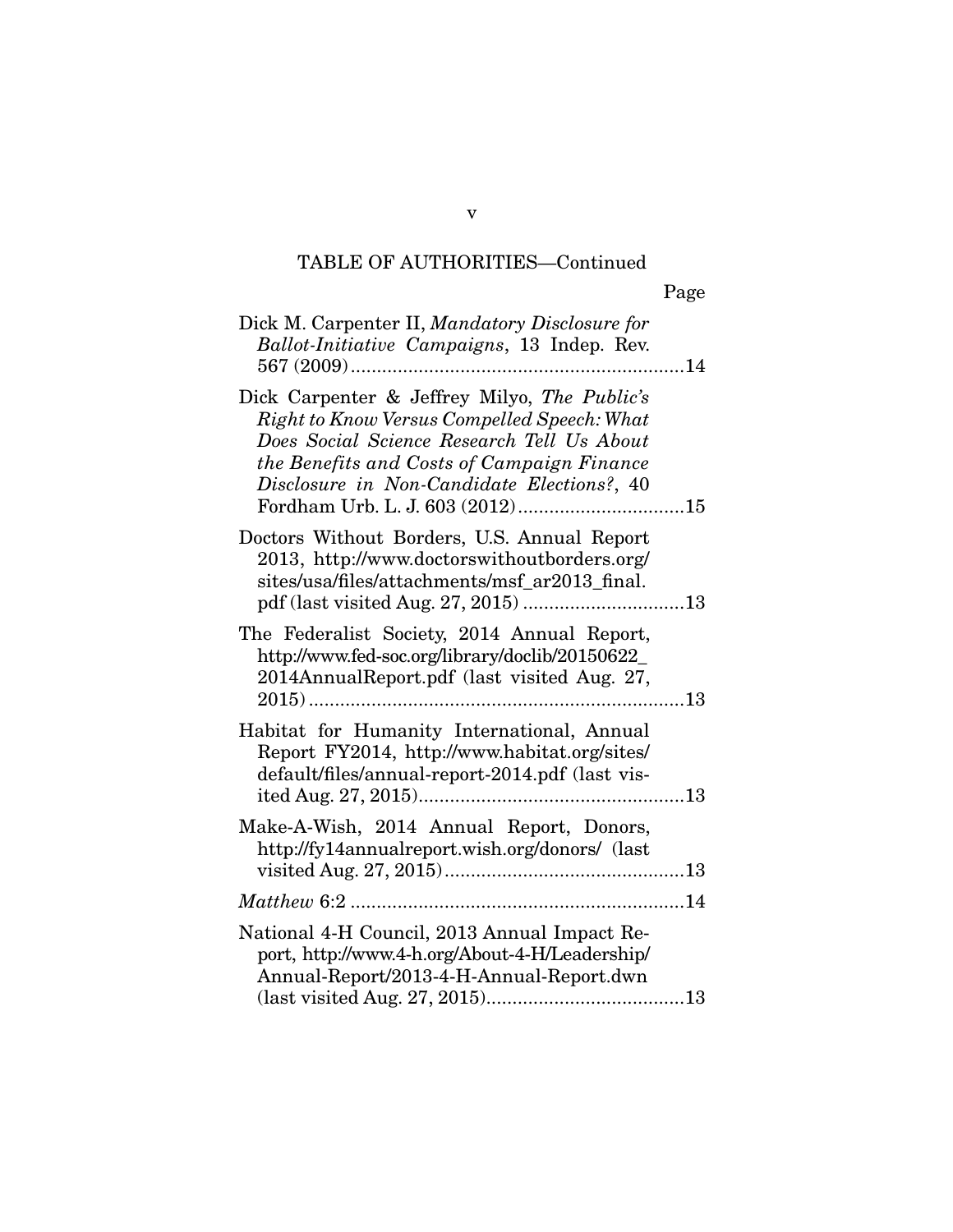| Ronald M. Levin, Fighting the Appearance of<br>Corruption, 6 Wash. U. J.L. & Pol'y 171                                                      |
|---------------------------------------------------------------------------------------------------------------------------------------------|
| Samuel D. Warren & Louis D. Brandeis, The<br><i>Right to Privacy</i> , 4 Harv. L. Rev. 193 (1890)11                                         |
| Smithsonian National Air and Space Museum,<br>2014 Annual Report, Donors, https://airandspace.<br>si.edu/about/governance/annualreport2014/ |
| Special Olympics, 2014 Annual Report, http://<br>media.specialolympics.org/resources/reports/<br>annual-reports/2014_AnnualReport-full.pdf  |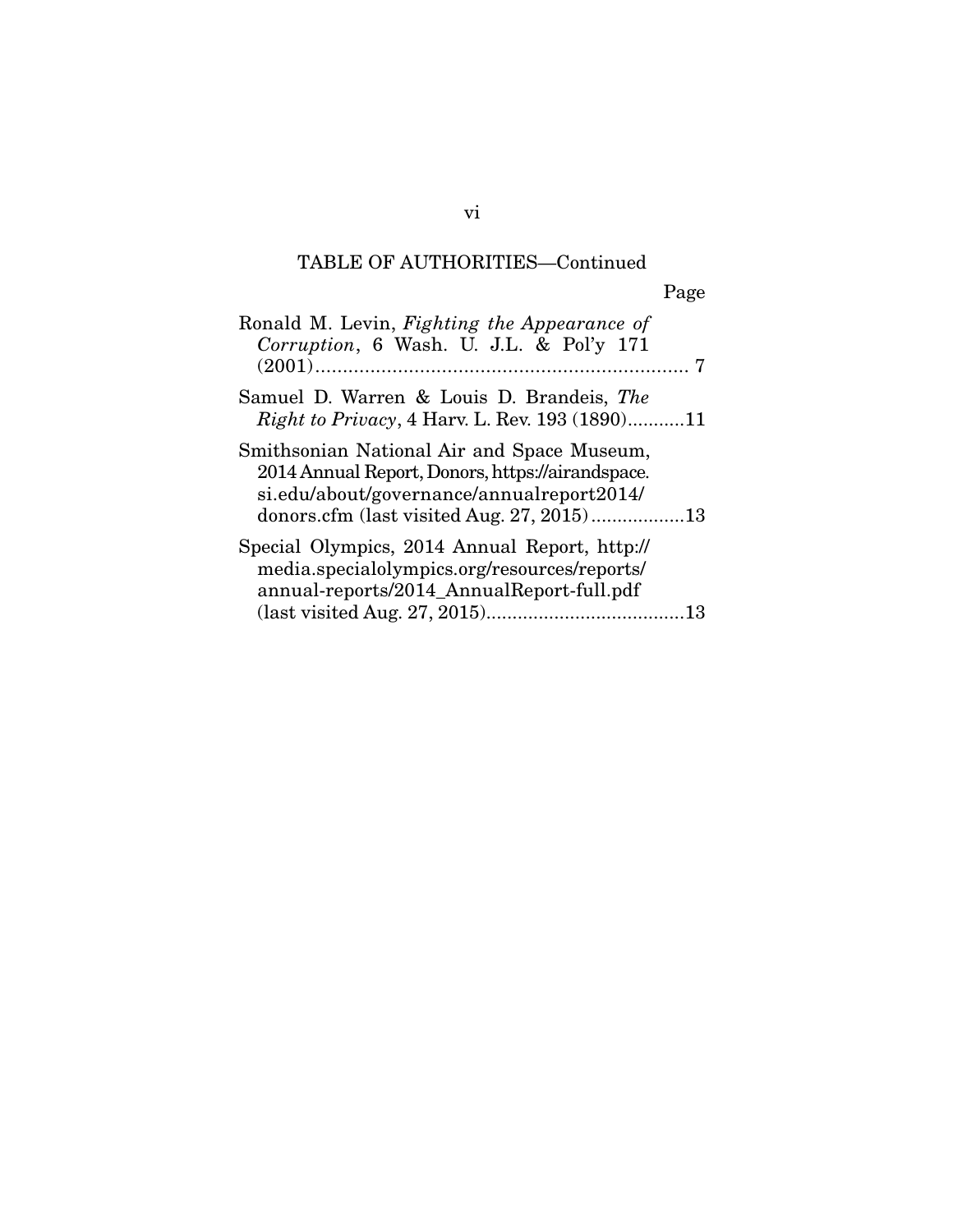#### INTEREST OF *AMICUS CURIAE*<sup>1</sup>

 The Institute for Justice is a nonprofit, publicinterest law firm committed to defending the essential foundations of a free society by securing greater protection for individual liberty and by restoring constitutional limits on the power of government. As part of that mission, the Institute litigates free-speech cases nationwide to defend the free exchange of a wide array of ideas, including speech about political issues.

 The Institute exists thanks to the generosity of its donors, some of whom expect the Institute to protect their privacy from unnecessary disclosure. The Institute is filing this *amicus* brief in support of Petitioners because this case offers an important opportunity for the Court to address the government's aggressive intrusion into charitable solicitation and the courts' inappropriate and unjustified application of campaign-finance law to peaceful speech and association unrelated to an election.

#### SUMMARY OF THE ARGUMENT

--------------------------------- ---------------------------------

 Respondent Attorney General of California has commanded that private organizations turn over lists of their supporters to the government as a condition of its engaging in charitable fundraising, an activity that

<sup>&</sup>lt;sup>1</sup> No party counsel authored any of this brief, and no party, party counsel, or person other than *Amicus* or its counsel paid for brief preparation and submission. The parties consented to the filing of this brief. Timely notice was provided the parties.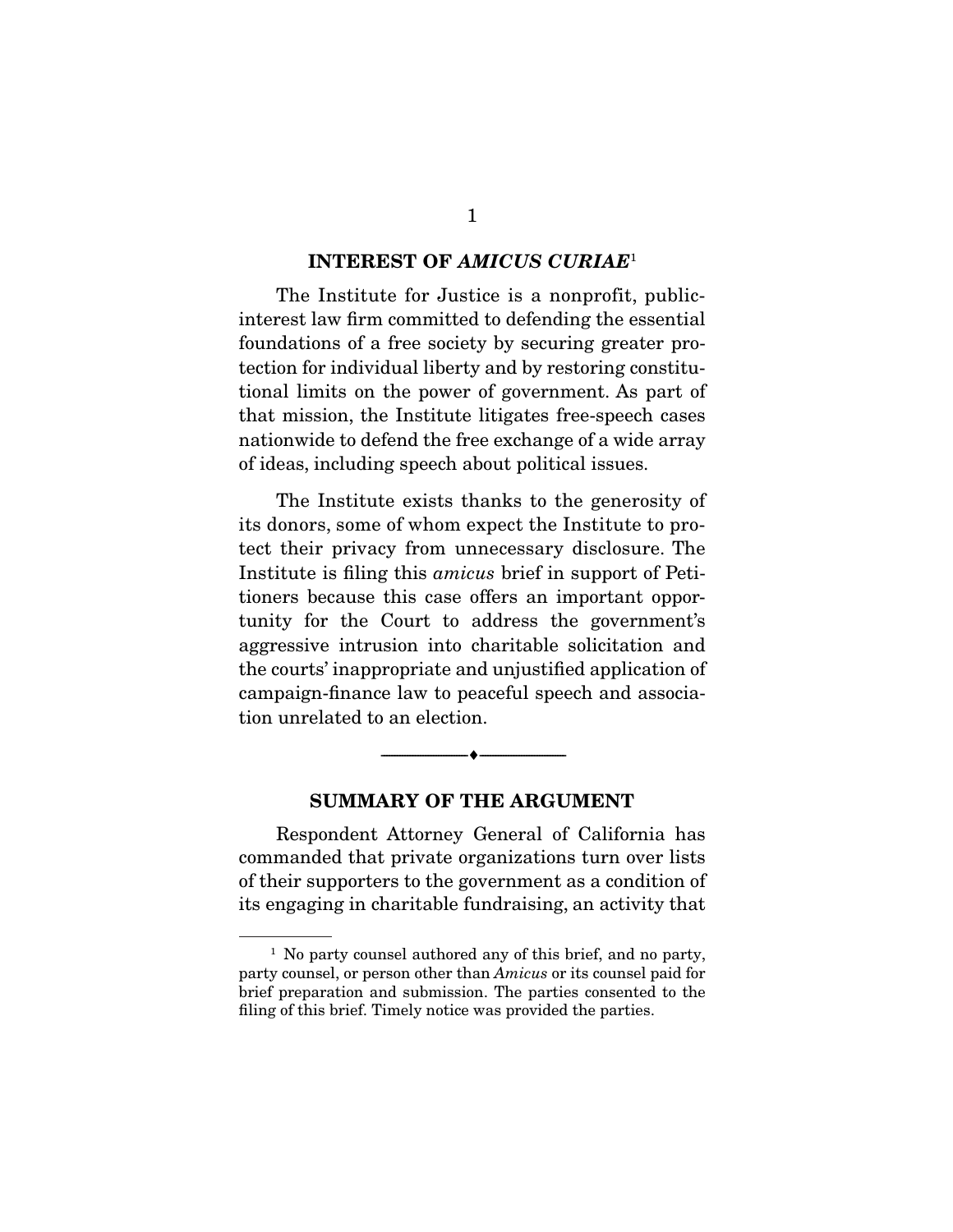this Court has repeatedly held is entitled to the highest level of First Amendment protection. There is no evidence or even suggestion that these organizations, Americans for Prosperity Foundation and the Thomas More Law Center, both  $501(c)(3)$  groups, have engaged in any illegal activity. Nor is there any evidence that this compelled disclosure is necessary for the Attorney General to enforce California's legitimate regulation of charities; indeed, other than Florida and New York, no other state in the nation compels charities like AFP and the Center to turn this private information over to the government.<sup>2</sup> Instead, when other states want this information, they go through ordinary constitutional channels by seeking a warrant.

 Despite the experience of the 47 states that successfully regulate charitable solicitation without demanding unfettered access to the private details of charities' associations with their donors, the Ninth Circuit upheld the Attorney General's sweeping intrusion into AFP's and the Center's private association with its donors. In doing so, the Ninth Circuit ignored wide swaths of this Court's precedent, creating multiple conflicts with this Court and other circuits that merit this Court's review.

 Most troublingly, the Ninth Circuit's ruling expands the scope of this Court's campaign-finance-disclosure jurisprudence beyond its historical limits of speech related to political campaigns. As this case shows, that

<sup>2</sup> *See* Br. *Amicus Curiae* Charles M. Watkins Supp. Appellant at 7 n.2, *Ctr. for Competitive Politics v. Harris*, 784 F.3d 1307 (9th Cir. 2014).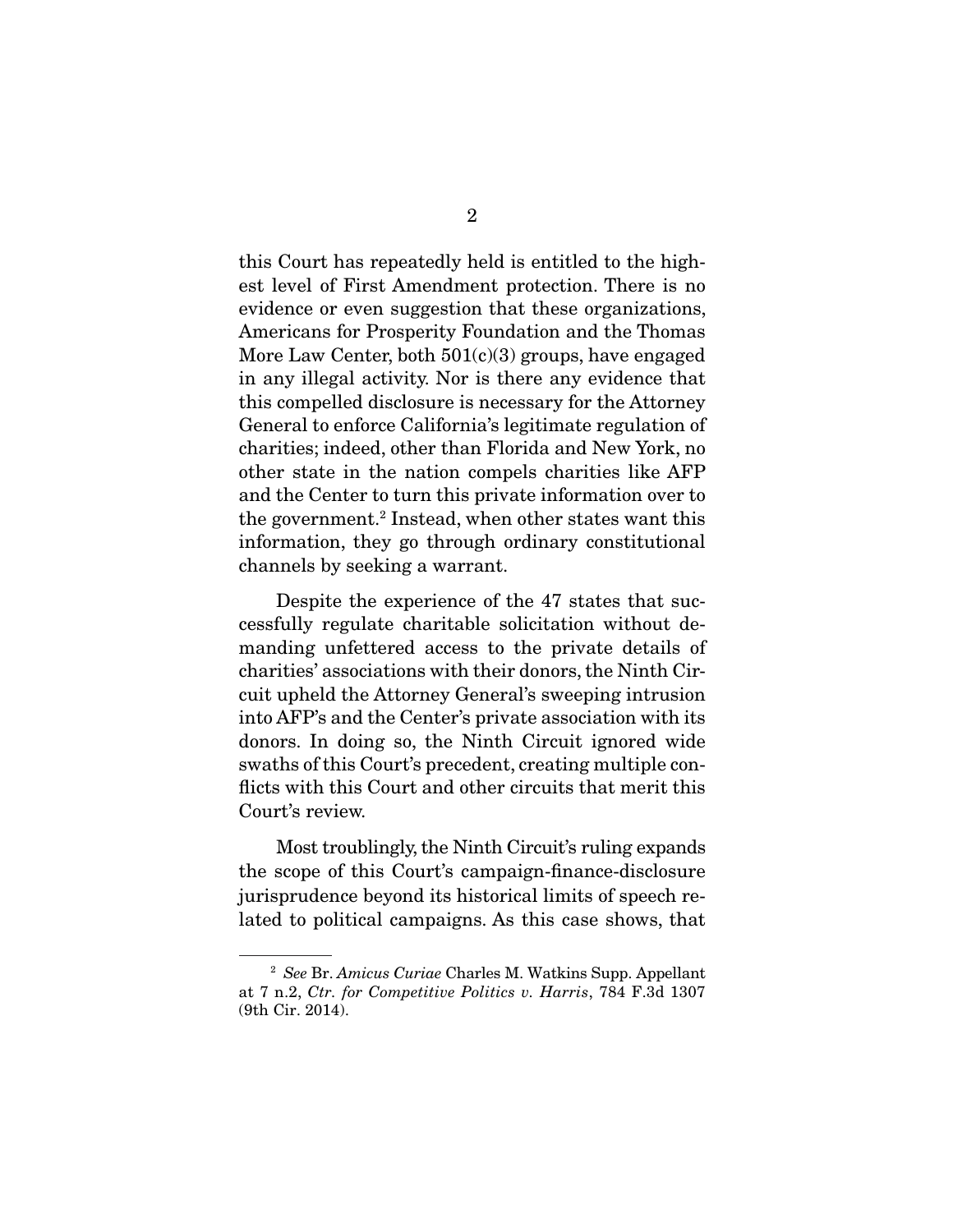expansion sweeps in a vast amount of protected First Amendment activity that has nothing to do with political campaigns. This activity also poses none of the concerns that this Court has identified as justifying the diminished protection this Court has often afforded to campaign financing. Whether or not the disparate treatment of campaign finance can be justified on its own merits, this Court should not allow that jurisprudence to rob other categories of First Amendment activity of their rightful protection.

 Because the Ninth Circuit based its ruling on this Court's *sui generis* campaign-finance precedent, its ruling is also in serious conflict with this Court's other First Amendment precedent. Although this Court has repeatedly recognized that compelled disclosure of one's private associations is necessarily chilling, the Ninth Circuit held that this disclosure is chilling only if one can produce evidence that the disclosure will lead to harassment or reprisal. But the Ninth Circuit's evidentiary standard is so high that virtually no one will ever be able to satisfy it, even if, as here, a group's supporters have already received death threats.

 Finally, in conflict with decisions of this Court and other circuits holding that burdens on charitable solicitation are subject to strict scrutiny, the Ninth Circuit reviewed those burdens with only intermediate scrutiny. This was possible because this Court has often used the phrase "exacting scrutiny" to describe both strict and intermediate scrutiny. At best, this has created confusion in the lower courts; at worst, it has empowered lower courts to evade the dictates of strict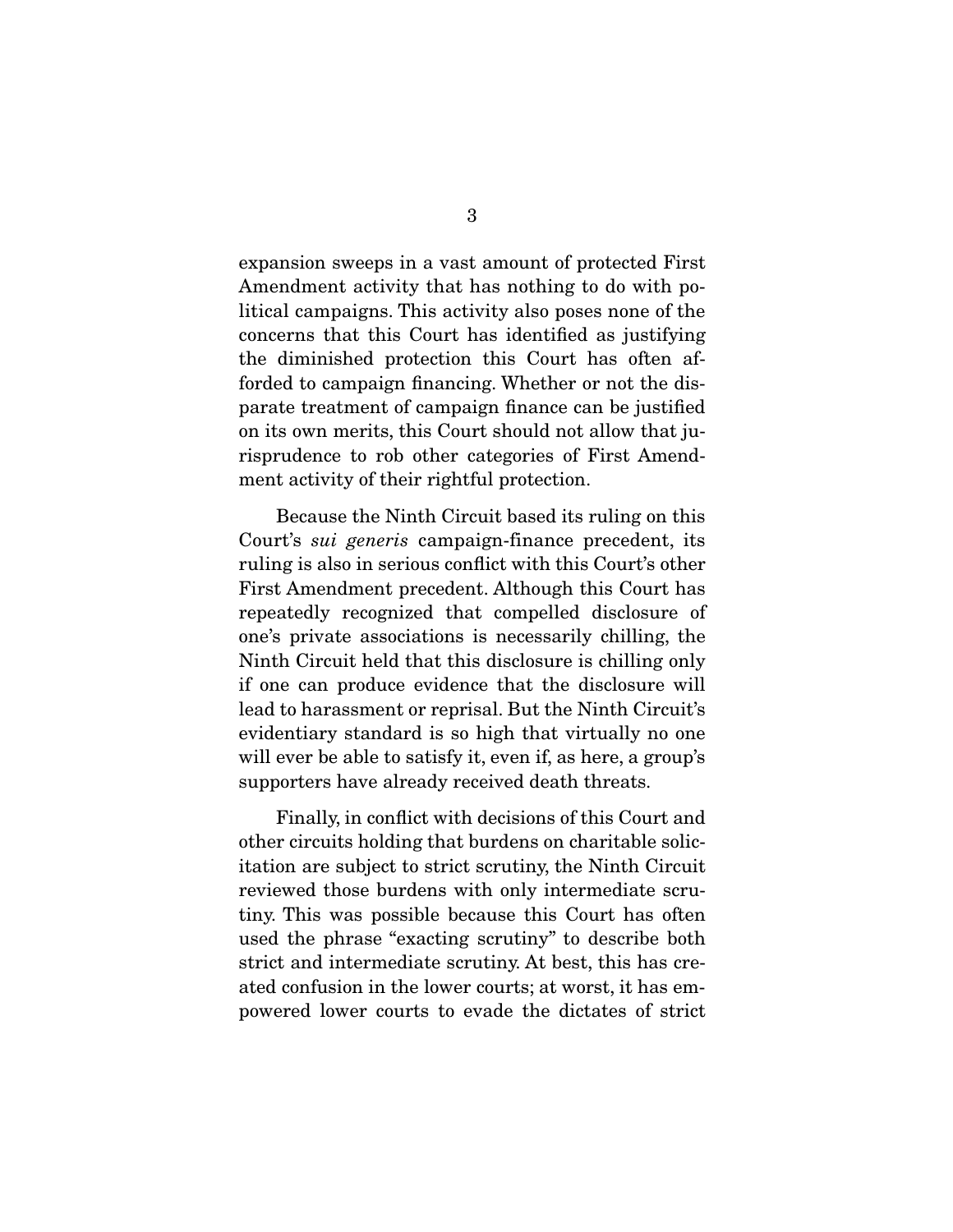scrutiny whenever it suits them to do so. This Court should grant certiorari to resolve these conflicts and to clarify that campaign-finance decisions about contribution limits and disclosure have not reduced the protection afforded to charitable solicitations.

#### ARGUMENT

--------------------------------- ---------------------------------

 The Ninth Circuit's decision below conflicts with and exacerbates confusion about core First Amendment doctrines. First, the Ninth Circuit inappropriately expanded elements of this Court's campaignfinance jurisprudence into other areas of protected First Amendment activity. Second, the decision conflicts with the decisions of this Court and other circuits holding that burdens on charitable solicitation are subject to strict scrutiny. Finally, the decision below represents yet another example of the confusion caused by this Court's use of the phrase "exacting scrutiny" to describe both strict and intermediate scrutiny. This Court should grant certiorari to resolve these important conflicts.

### I. This Court Should Grant Review to Prevent Its *Sui Generis* Campaign-Finance Jurisprudence from Undermining First Amendment Protection in Other Areas of the Law.

 This is a case about charitable solicitations. Yet the Ninth Circuit erroneously relied on campaignfinance-disclosure precedent to analyze California's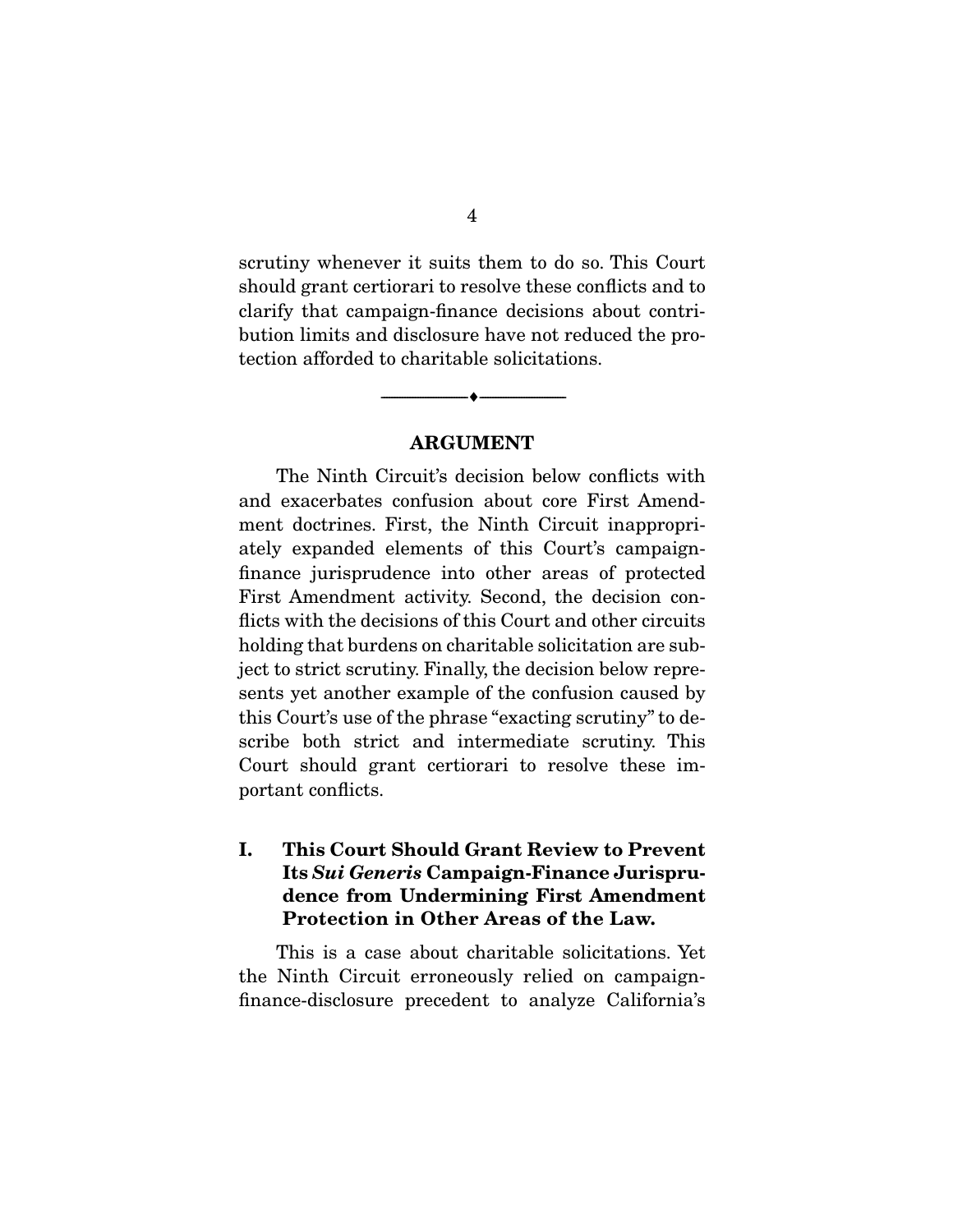requirement that a registered charity disclose its donors. This error is particularly disturbing because, for nearly decades, this Court has treated aspects of campaign finance as outliers that government may regulate in ways this Court would never tolerate in other areas of protected expression. As this case shows, these aspects of the Court's campaign-finance jurisprudence are now leaking out to and endangering other First Amendment activity. This Court should grant certiorari to cabin the scope of its campaign-finance precedent and make clear that this precedent does not reduce constitutional protections outside the electoral setting.

 In general, this Court requires burdens on political speech to satisfy strict scrutiny, a standard that demands the government proffer actual evidence and prohibits laws that regulate with too broad a brush. But this Court has departed from that approach, and thus ordinary First Amendment principles, in two areas of its campaign-finance jurisprudence—disclosure requirements, *see Citizens United*, 558 U.S. at 366-69, and contribution limitations, *see Buckley v. Valeo*, 424 U.S. 1, 20-21 (1976) (per curiam).

 The most notable way in which this Court's treatment of campaign-finance disclosure and contribution limits varies from its approach in other cases is the treatment of evidence, or the lack thereof. For example, this Court has repeatedly held that government must proffer actual evidence to justify regulating speech, including even categories of speech traditionally entitled to limited First Amendment protection, such as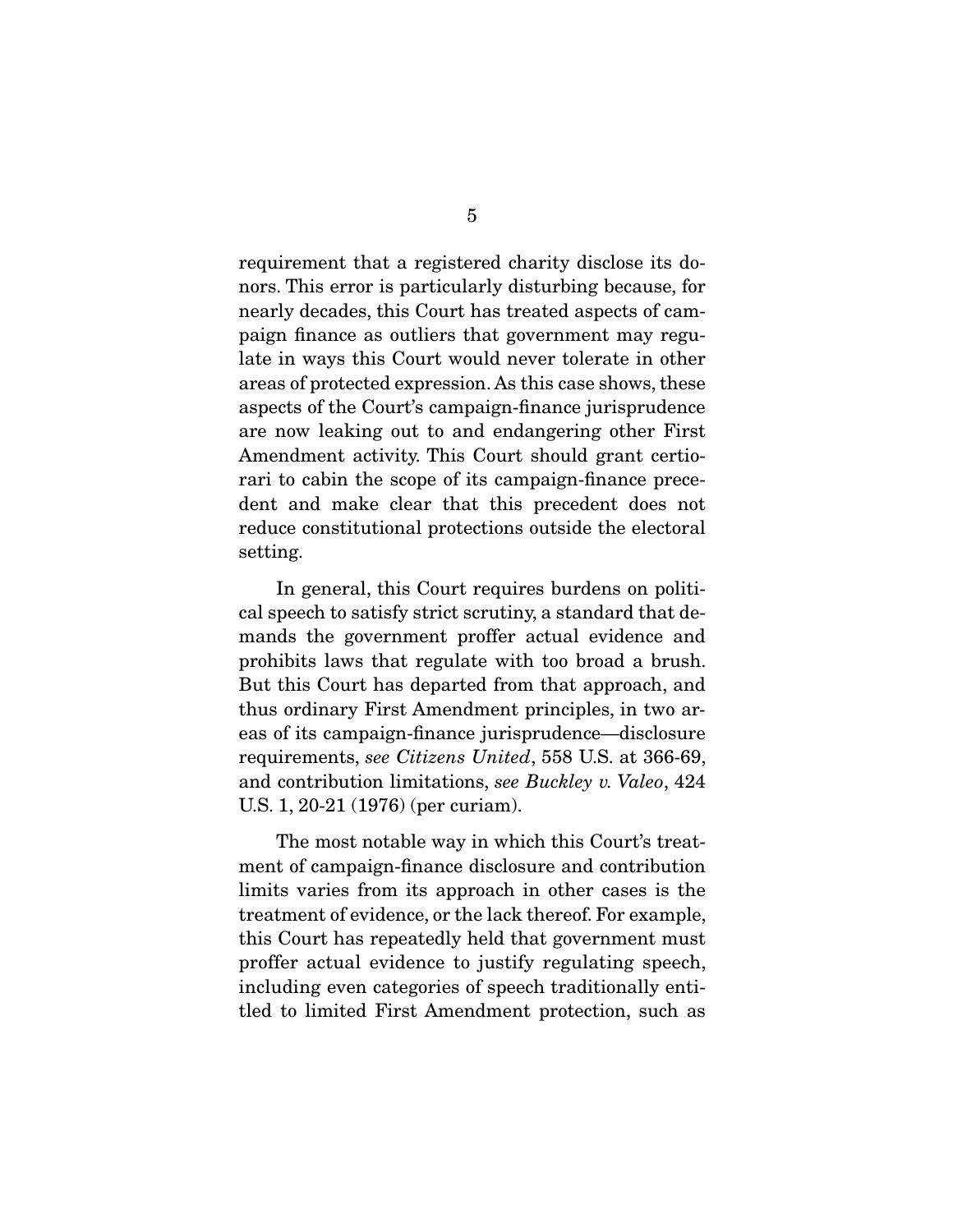commercial speech. *See*, *e.g.*, *Edenfield v. Fane*, 507 U.S. 761, 770-71 (1993). In campaign-finance disclosure cases, however, this Court has deviated from that rule. It has, for example, upheld a disclosure requirement without relying on specific evidence because it assumed that requiring disclosure of campaign finances provides useful information to voters. *E.g.*, *Citizens United*, 558 U.S. at 366-71. But the presumed value of disclosure does not withstand close examination. Indeed, a growing body of scholarship finds that disclosure has no discernable benefits for voter decisionmaking. *See*, *e.g.*, David M. Primo, *Information at the Margin: Campaign Finance Disclosure Laws, Ballot Issues, and Voter Knowledge*, 12 Elec. L.J. 114, 127 (2013) (finding that disclosure information in ballot-issue campaigns had an "imperceptible" effect on the ability of voters to identify the positions of interest groups).

 Similarly, this Court has upheld contribution limits as a valid way to combat the appearance of corruption, again with no evidence that contribution limits are effective in achieving that goal. This Court's conclusion is by no means obvious; indeed, one recent study found virtually no relationship between trust in government and campaign-finance laws. David M. Primo & Jeffrey Milyo, *Campaign Finance Laws and Political Efficacy: Evidence from the States*, 5 Elec. L.J. 23 (2006). Yet in *Nixon v. Shrink Missouri Government PAC*, this Court upheld a state-level contribution limit based largely on newspaper clippings that merely asserted that special interests were having an outsized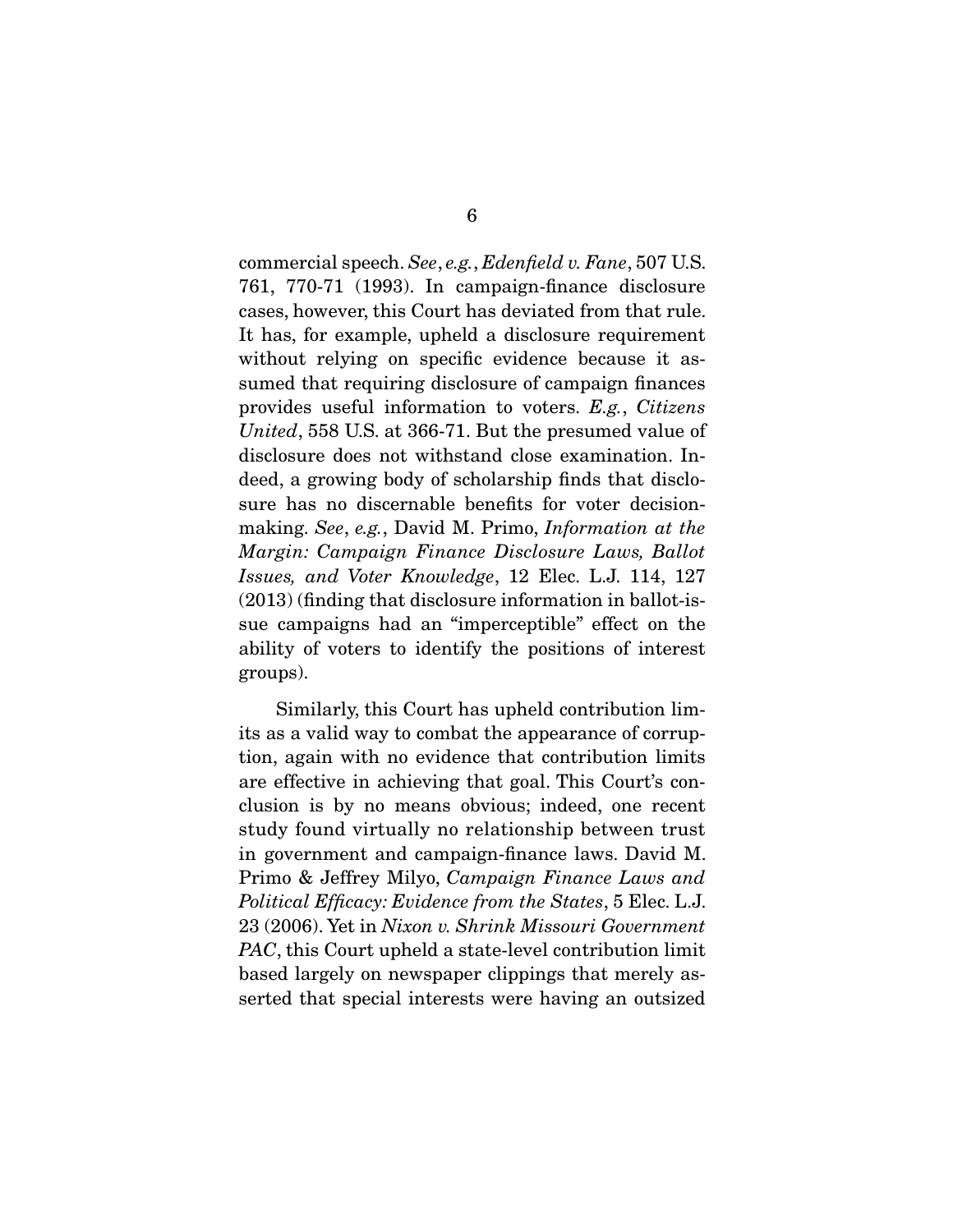role in Missouri politics. 528 U.S. 377, 393-95 (2000). When the plaintiffs in that case offered actual studies on corruption to show the likely inefficacy of Missouri's contribution limits, this Court ignored those studies, stating simply that "there [was] little reason to doubt that sometimes large contributions will work actual corruption of our political system." *Id.* at 395. This led one scholar to note that actual evidence appears to be irrelevant in challenges to contribution limits. Ronald M. Levin, *Fighting the Appearance of Corruption*, 6 Wash. U. J.L. & Pol'y 171, 176-78 (2001).

 This Court would not countenance that type of fact-free speculation in any other area of First Amendment law. Even in cases involving deeply unpopular speech, this Court requires the government to produce evidence to meet its burden. *See*, *e.g.*, *United States v. Alvarez*, 132 S. Ct. 2537, 2549 (2012) (rejecting ban on lying about military service because the government "point[ed] to no evidence to support its claim"); *cf. City of L.A. v. Alameda Books, Inc.*, 535 U.S. 425, 435-39, 442 (2002) (plurality opinion) (upholding law restricting locations of sexually oriented businesses because the government produced evidence supporting its theory); *id.* at 451-52 (Kennedy, J., concurring in judgment) (discussing the city's "fact-bound empirical assessments"). Yet in cases about campaign-finance disclosure or contribution limits, this evidentiary requirement is absent.

 Another way in which this Court's treatment of campaign-finance disclosure and campaign contributions differs from ordinary First Amendment cases is a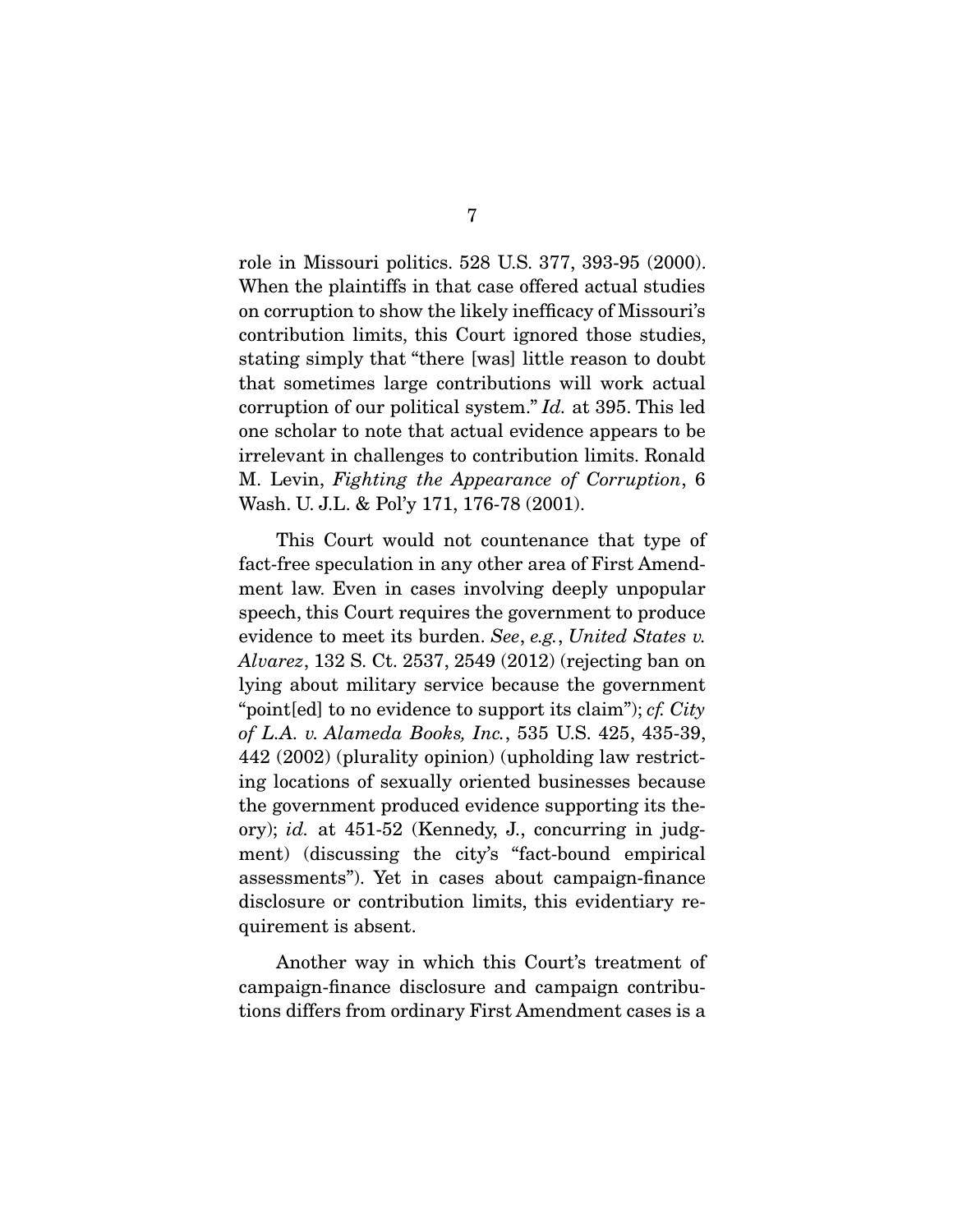relaxed view of how closely tailored a law must be to satisfy judicial scrutiny. For example, this Court has generally held that the government may not suppress lawful expression simply because it is hard to distinguish from unlawful expression. *See Ashcroft v. Free Speech Coal.*, 535 U.S. 234, 255 (2002) (striking down ban on virtual child pornography and stating, "[t]he Government may not suppress lawful speech as the means to suppress unlawful speech. Protected speech does not become unprotected merely because it resembles the latter."). Yet in the context of campaigncontribution limits, this Court has allowed stringent limitations even while conceding "that most large contributors do not seek improper influence over a candidate's position or an officeholder's action." *Buckley*, 424 U.S. at 29-30.

 Given how easy it is for government to satisfy the "exacting" scrutiny that this Court applies in cases involving campaign-finance disclosure and contribution limits—and how sharply it departs from the much higher demands that this Court applies to virtually all other burdens on speech and association—it is no surprise that the government has sought to import this precedent into other areas of First Amendment doctrine. The Ninth Circuit's decision below shows how dangerous this expansion is. If allowed to stand, the Ninth Circuit's decision will signal that campaignfinance precedent is no longer cabined to its unique circumstances and will lead to the further chilling of speech.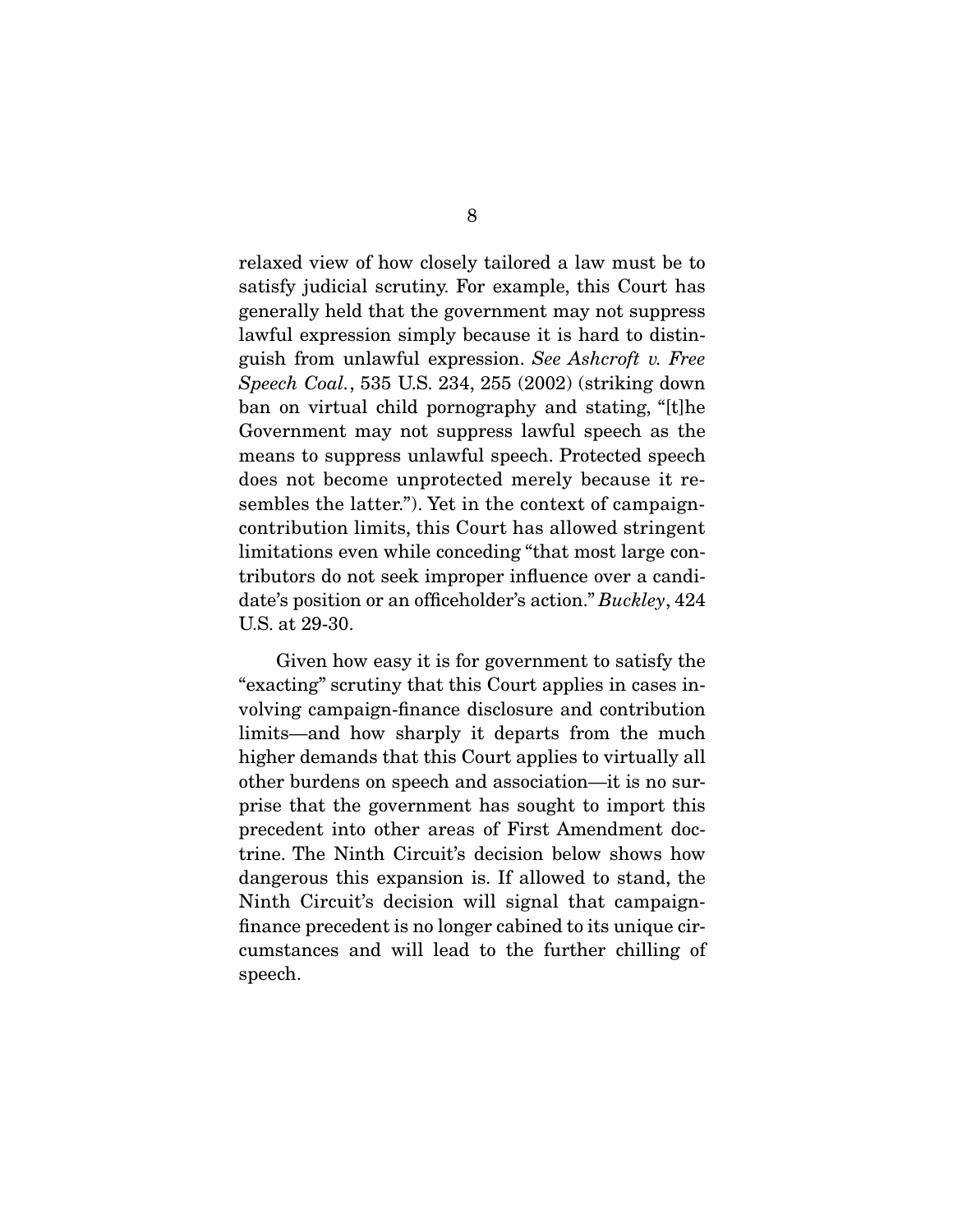Without further guidance from this Court, there is nothing to prevent this Court's unique jurisprudence on campaign-finance disclosure and contribution limits from expanding and swallowing the general rule that government may not regulate peaceful political speech and association unless it can satisfy the demanding requirements of strict scrutiny. Over the long term, this Court should bring its campaign-finance doctrine in line with the rest of First Amendment jurisprudence. But in the short term, this Court should grant certiorari so that it can make clear that nothing in its campaign-finance-disclosure cases was meant to supplant or overrule this Court's earlier decisions on compelled disclosure in other contexts.

### II. The Ninth Circuit's Ruling Conflicts with This Court's Repeated Recognition That Compelled Disclosure Is Necessarily Chilling.

 For generations, this Court has vigorously protected the right of private association. A central theme of this precedent is the understanding that when government compels private citizens to disclose their private associations, those citizens will be chilled from associating. And the existence of this chilling effect, which this Court has taken as intuitively obvious, is supported by scholarly research.

 The Ninth Circuit, however, ignored all of that, and instead held not only that AFP and the Center must prove that their speech had been chilled, but that they must do so with evidence of previous harassment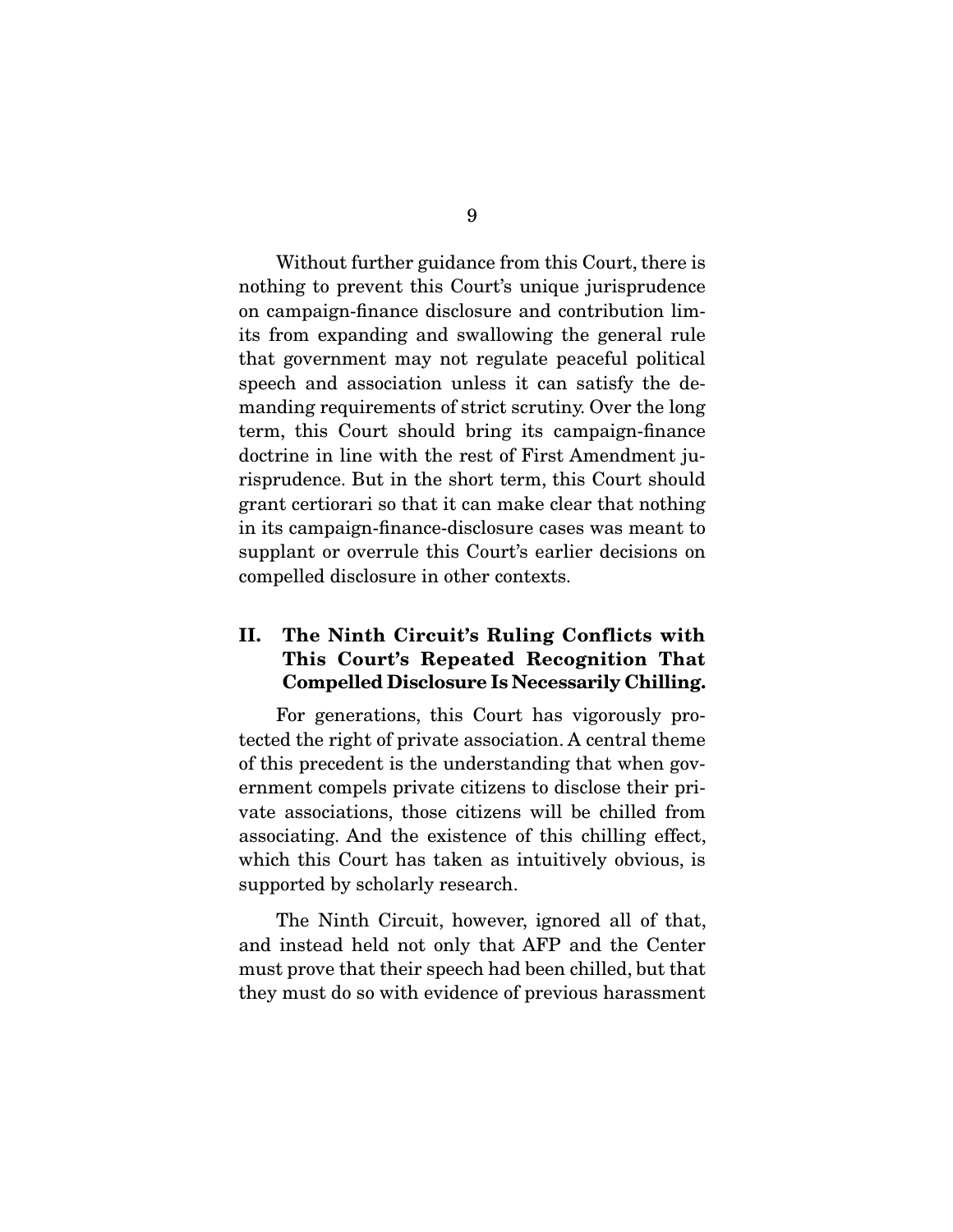to obtain relief. Part A describes how this Court's compelled-disclosure precedent has long recognized the per se harm of allowing government to intrude into private association. Part B describes how the Ninth Circuit's decision unjustifiably conflicts with this line of precedent. This Court should grant certiorari to resolve this conflict.

#### A. This Court Has Long Protected Private Association from Compelled Disclosure.

 This Court has long recognized the constitutional importance of the right of expressive association. "This right is crucial in preventing the majority from imposing its views on groups that would rather express other, perhaps unpopular, ideas." *Boy Scouts of Am. v. Dale*, 530 U.S. 640, 647-48 (2000). It stems from the text of the First Amendment and protects individuals who join together in advocacy of a wide array of goals. *Roberts v. U.S. Jaycees*, 468 U.S. 609, 622 (1984); *see also Gibson v. Fla. Legis. Investigation Comm.*, 372 U.S. 539, 576 (1963) (Douglas, J., concurring) ("By the First Amendment we have staked our security on freedom to promote a multiplicity of ideas, to associate at will with kindred spirits, and to defy governmental intrusion into these precincts.").

 For just as long, this Court has recognized that this right is fragile and relies largely on a concomitant right to privacy in one's expressive associations. "Inviolability of privacy in group association may in many circumstances be indispensable to preservation of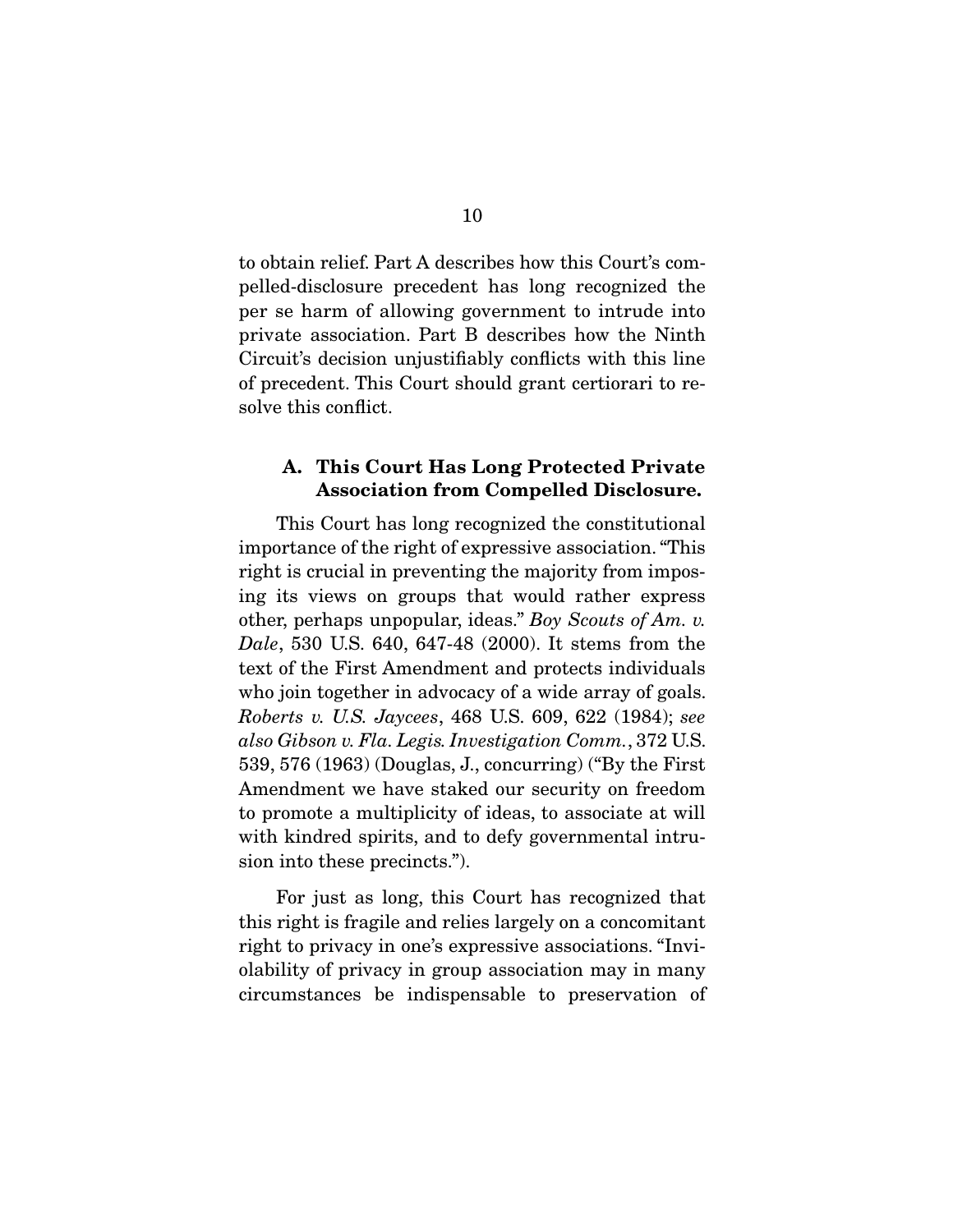freedom of association. . . ." *NAACP v. Ala. ex rel. Patterson*, 357 U.S. 449, 462 (1958). This is because the consequences of exposing one's beliefs—whether unpopular or otherwise—may dissuade people from forming expressive associations. *Id.* at 462-63. Thus, privacy, "the right to be let alone," protects people from being chilled in the exercise of their First Amendment rights. Samuel D. Warren & Louis D. Brandeis, *The Right to Privacy*, 4 Harv. L. Rev. 193, 193 (1890).

 Because of the constitutional value of private association, this Court has long protected individuals and private organizations from compelled disclosure of their associations. This Court explained the inherent chilling effect of compelled disclosure in its seminal decision of *NAACP v. Alabama ex rel. Patterson*. That case arose in the midst of the Civil Rights Movement, when Alabama's attorney general sought to enjoin the NAACP from conducting activities in the state for violating the state's business regulations. 357 U.S. at 451-52. As part of those proceedings, the government demanded a wide array of NAACP documents, including its membership list. *Id.* at 453.

 This Court rejected Alabama's attempt to compel disclosure of members, finding that this disclosure would chill constitutionally protected association. *Id.* at 460-66. The Court considered it "apparent" that compelled disclosure of the NAACP's membership list would adversely affect the NAACP's constitutional activity because it would discourage people from participating with the NAACP. *Id.* at 462-63.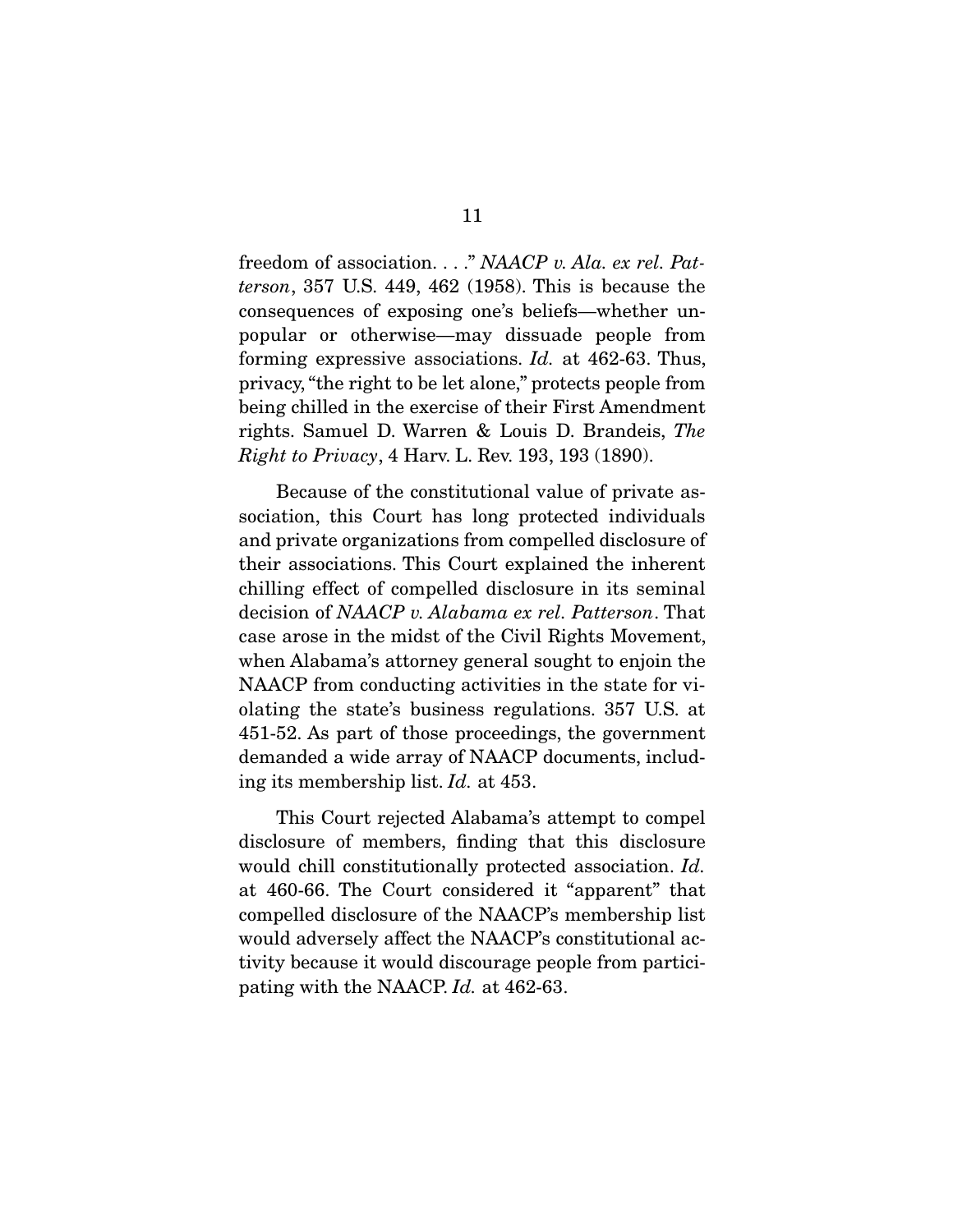Since *Patterson*, this Court has continued to recognize that compelled disclosure chills constitutionally protected activity, even when those disclosures are made only to the government and not to the public at large. In *Shelton v. Tucker*, for example, this Court considered the constitutionality of an Arkansas law that required teachers at state-supported schools to identify the organizations to which they belonged or donated. 364 U.S. 479 (1960). This Court struck the law down, holding that "[e]ven if there were no disclosure to the general public, the pressure upon a teacher to avoid any ties which might displease those who control his professional destiny would be constant and heavy." *Id.* at 486.

*Patterson* and *Shelton* are just two examples from the line of cases stretching back more than a half century that consistently protect the right of individuals and groups to resist government intrusion into their associations. *See also Gibson*, 372 U.S. 539 (holding unconstitutional a legislative-committee investigation demanding membership and donor lists); *Bates v. City of Little Rock*, 361 U.S. 516 (1960) (striking down an ordinance requiring the disclosure of membership and donors); *Sweezy v. N.H. ex rel. Wyman*, 354 U.S. 234 (1957) (invalidating a state subpoena requiring a private individual to testify as to his organizational membership).

 As these cases show, the notion that compelled disclosure is necessarily chilling is firmly established. It is thus no surprise that charities across the ideological spectrum routinely maintain the privacy of their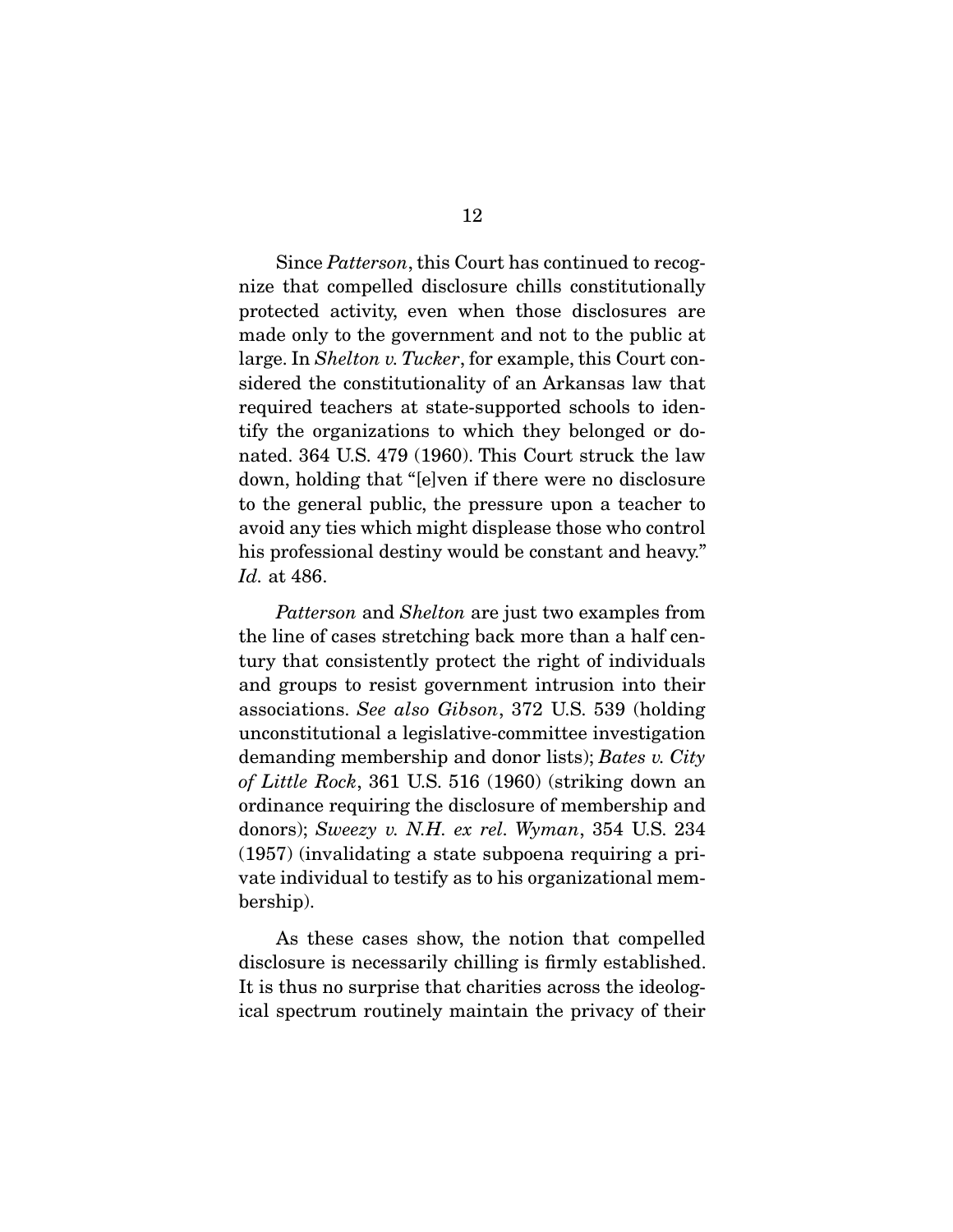donors. A cursory search reveals that the American Red Cross,<sup>3</sup> Habitat for Humanity,<sup>4</sup> Doctors Without Borders,<sup>5</sup> The Federalist Society,<sup>6</sup> American Constitution Society,<sup>7</sup> Denver Zoo,<sup>8</sup> Smithsonian National Air & Space Museum,9 Special Olympics,10 National 4-H Council,<sup>11</sup> and Make-A-Wish<sup>12</sup> all maintain the privacy

<sup>5</sup> Doctors Without Borders, U.S. Annual Report 2013 at 37- 39, 45, 55, http://www.doctorswithoutborders.org/sites/usa/files/ attachments/msf\_ar2013\_final.pdf (last visited Aug. 27, 2015).

<sup>6</sup> The Federalist Society, 2014 Annual Report at 35-36, 38, http://www.fed-soc.org/library/doclib/20150622\_2014AnnualReport. pdf (last visited Aug. 27, 2015).

<sup>7</sup> American Constitution Society, 2013-14 Biennial Report at 18-19, http://acslaw.org/sites/default/files/pdf/ACS-2013-2014- Biennial-Report.pdf (last visited Aug. 27, 2015).

<sup>8</sup> Denver Zoo, 2014 Annual Report at 18-20, http://denverzoo.org/ downloads/2014\_AnnualReport\_DenverZoo.pdf (last visited Aug. 27, 2015).

<sup>9</sup> Smithsonian National Air and Space Museum, 2014 Annual Report, Donors, https://airandspace.si.edu/about/governance/ annualreport2014/donors.cfm (last visited Aug. 27, 2015).

<sup>10</sup> Special Olympics, 2014 Annual Report at 27, http://media. specialolympics.org/resources/reports/annual-reports/2014\_Annual Report-full.pdf (last visited Aug. 27, 2015).

<sup>11</sup> National 4-H Council, 2013 Annual Impact Report at 18- 19, 23, http://www.4-h.org/About-4-H/Leadership/Annual-Report/ 2013-4-H-Annual-Report.dwn (last visited Aug. 27, 2015).

<sup>12</sup> Make-A-Wish, 2014 Annual Report, Donors, http://fy14 annualreport.wish.org/donors/ (last visited Aug. 27, 2015).

<sup>3</sup> American Red Cross, 2014 Annual Report at 23, http://www.redcross.org/images/MEDIA\_CustomProductCatalog/ m44340081\_2014AnnualReport.pdf (last visited Aug. 27, 2015).

<sup>4</sup> Habitat for Humanity International, Annual Report FY2014 at 42, http://www.habitat.org/sites/default/files/annualreport-2014.pdf (last visited Aug. 27, 2015).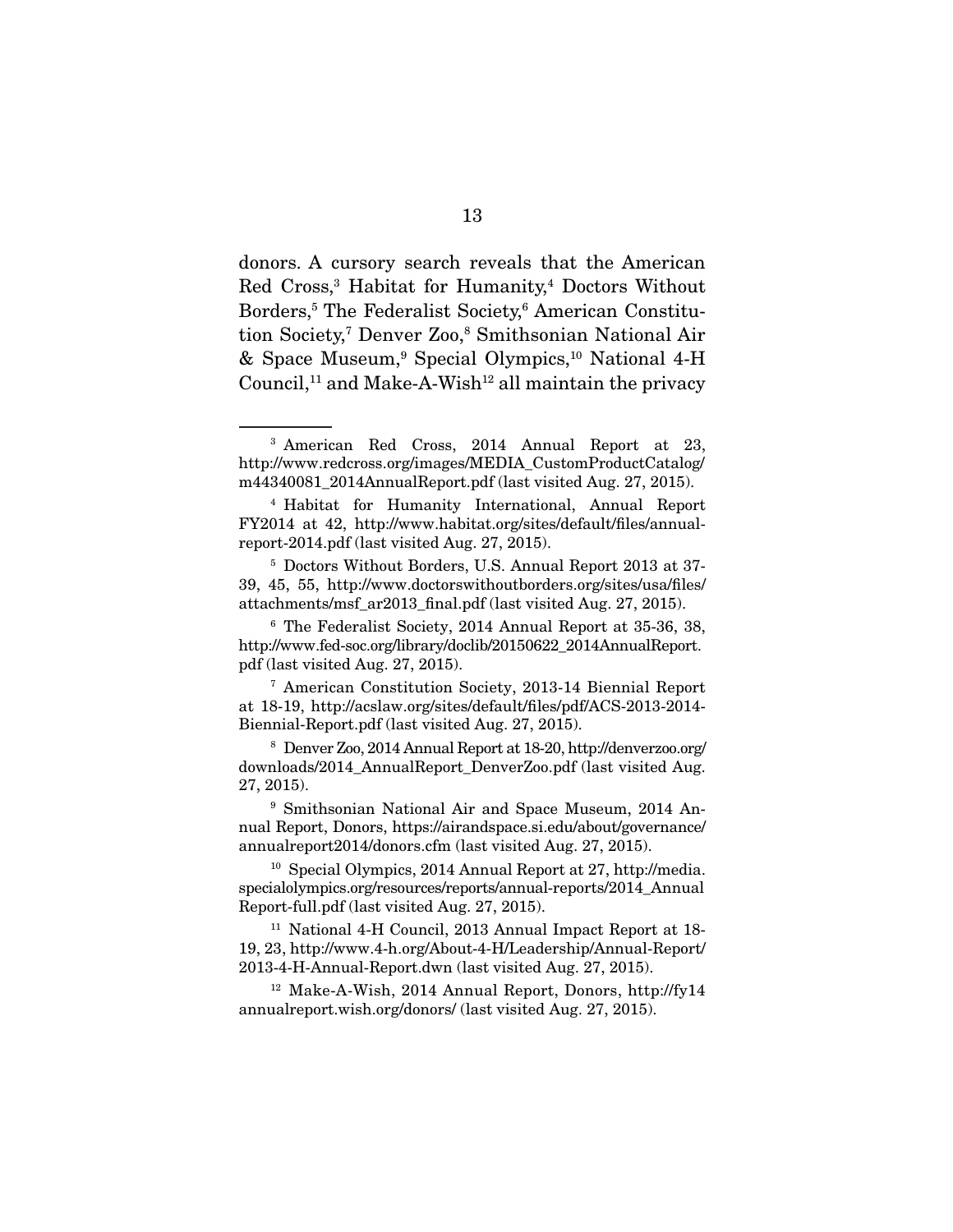of at least some of their donors. It is also likely that most of these donors have no particular concern that they will be subject to reprisal for their charitable contributions to humanitarian organizations or community zoos. Instead, most are likely motivated by some other desire, such as wanting to avoid being contacted by similar organizations seeking donations, preferring family to not prematurely discover how a will devises assets, maintaining a religious or philosophical objection to public charity,<sup>13</sup> or "merely by a desire to preserve as much of one's privacy as possible." *McIntyre v. Ohio Elections Commission*, 514 U.S. 334, 341-42 (1995).

 Empirical evidence supports the common-sense intuition that mandatory disclosure chills association. One recent study found that people are less likely to make contributions in other contexts if they know their personal information will be disclosed. Dick M. Carpenter II, *Mandatory Disclosure for Ballot-Initiative Campaigns*, 13 Indep. Rev. 567, 575 (2009). When asked why, the reason most often given was a desire to keep their contribution private. *Id.* at 575-76. ("Responses such as 'Because I do not think it is anybody's business what I donate and who I give it to' and 'I would not want my name associated with any effort. I would like to remain anonymous' typified this group of responses."). In other words, compelled disclosure would chill the participants' association with political groups. *Id.*; *see also* Dick Carpenter & Jeffrey Milyo,

<sup>13</sup> *See*, *e.g.*, *Matthew* 6:2 ("[W]hen you give to the needy, do not announce it with trumpets . . . .").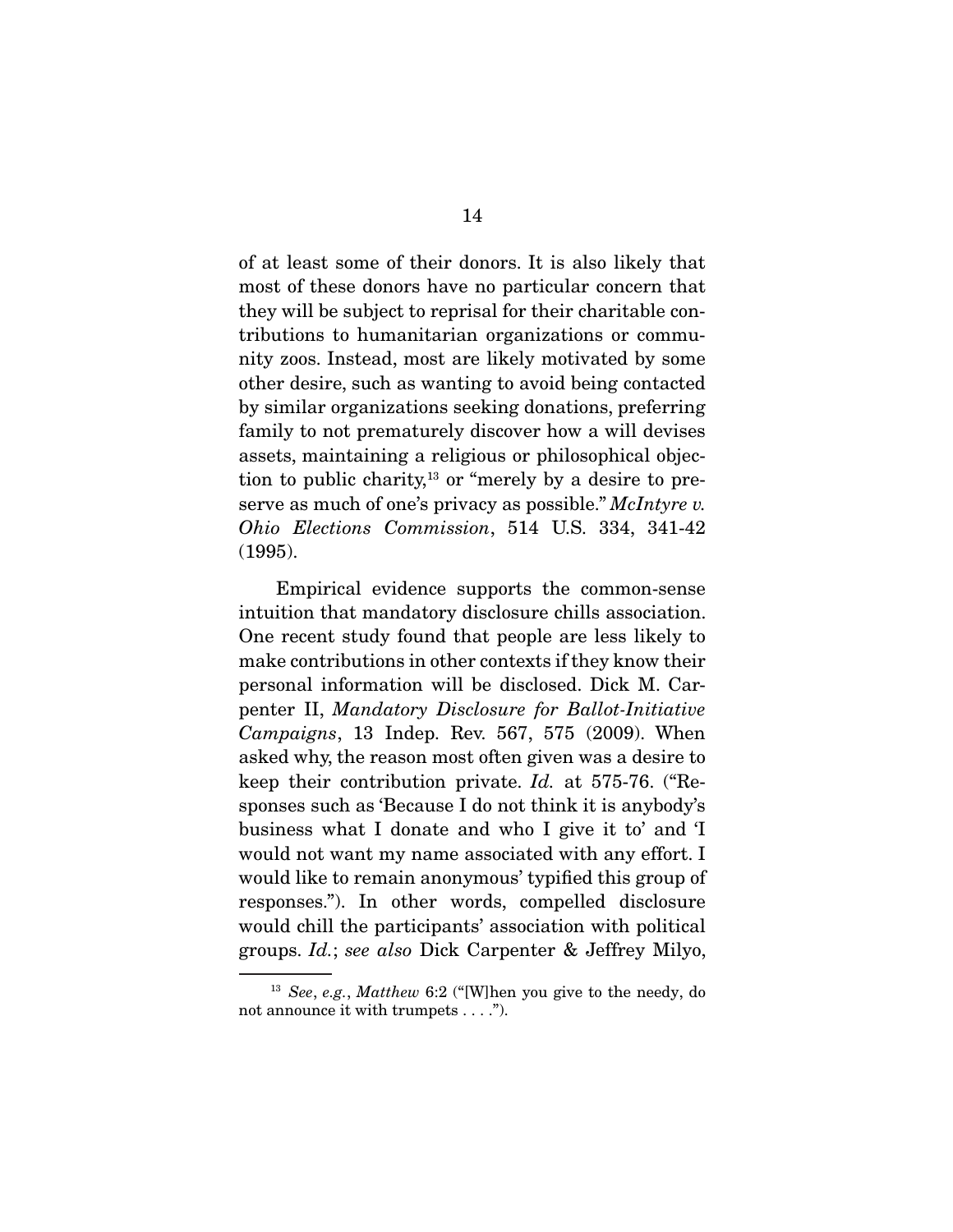*The Public's Right to Know Versus Compelled Speech: What Does Social Science Research Tell Us About the Benefits and Costs of Campaign Finance Disclosure in Non-Candidate Elections?*, 40 Fordham Urb. L. J. 603, 623-31 (2012) (discussing the costs of compelled disclosure in non-candidate campaign efforts).

#### B. The Ninth Circuit's Decision Below Conflicts with This Precedent.

 In conflict with this precedent and scholarly research, the Ninth Circuit below determined that the compelled disclosure of AFP's supporters was not chilling. The court wrote off this Court's compelleddisclosure decisions as predicated only upon the harm the NAACP faced during the Civil Rights Movement. *See* Pet'r's App. 28a-29a & n.3. But not only is that conclusion inconsistent with this Court's disclosure decisions, it is a distinction that this Court rejected over 35 years ago. *See NAACP v. Button*, 371 U.S. 415 (1963).

 Although this Court's rulings on private expressive association have often related to the harassment the NAACP suffered during the Civil Rights Movement, this Court has never suggested that the protection afforded to private association was limited to the NAACP. Rather, this Court has looked to the circumstances of the demanded disclosure and the activity of the parties before it to determine when the Constitution prohibits that disclosure. For instance, this Court in *Shelton* focused not on the identity of the groups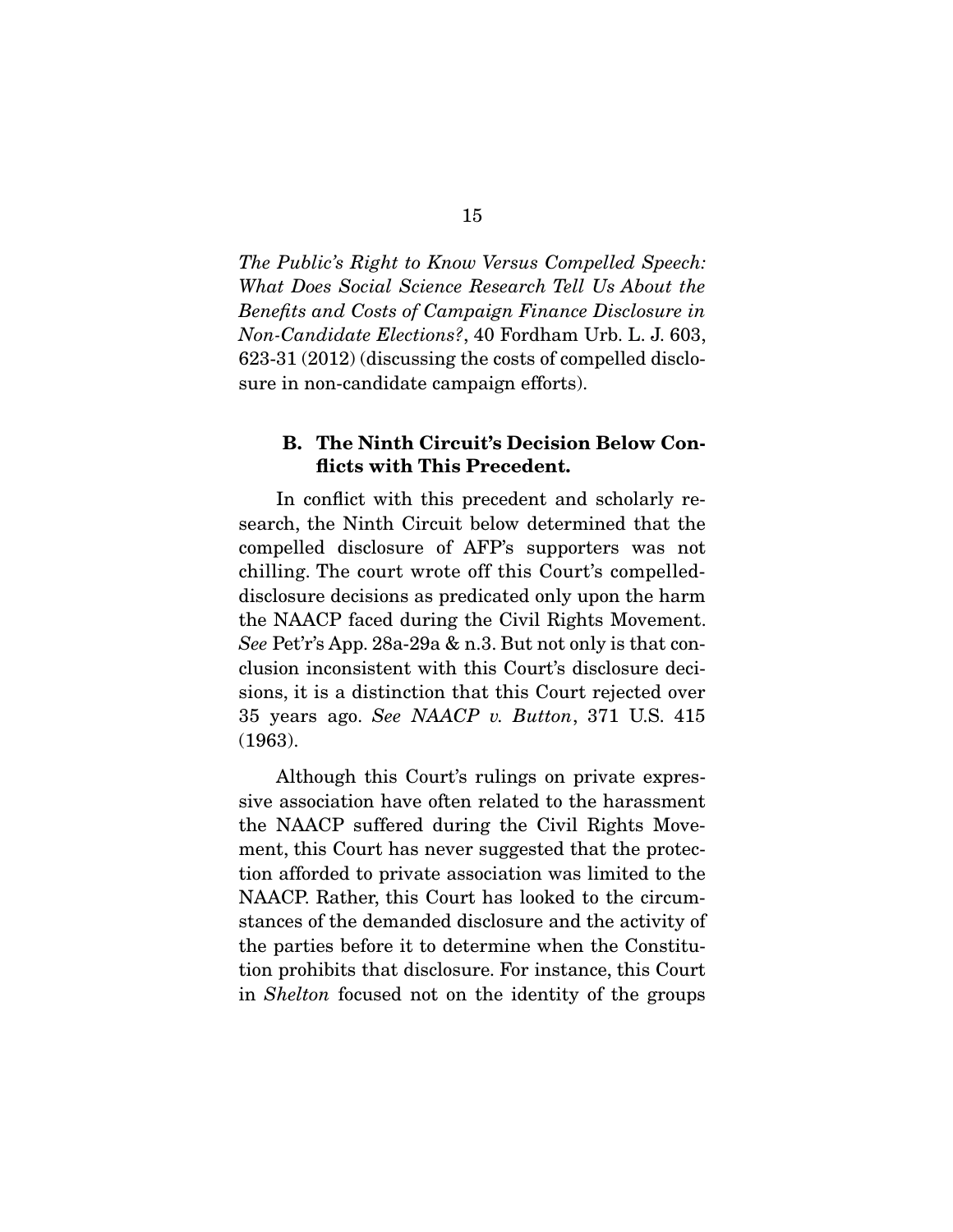with which the petitioner associated, but on the "completely unlimited" scope of the statute that required Arkansas teachers "to disclose every single organization with which [they have] been associated over a five-year period." 364 U.S. at 485-89. Similarly, in *Sweezy*, this Court reversed the contempt conviction of a teacher who refused to disclose his private associations with suspected "subversive" organizations. 354 U.S. at 236-45. In doing so, a plurality of this Court noted that it could "not . . . conceive of any circumstance wherein a state interest would justify infringement of " the right of private political association. *Id.* at 251 (plurality opinion); *see also id.* at 265 (Frankfurter, J., concurring) (describing the "overwhelming" importance of the "inviolability of privacy belonging to a citizen's political loyalties").

 Furthermore, this Court has already rejected the argument that the protections of the First Amendment are limited to the NAACP. In *NAACP v. Button*, the Court struck down a Virginia law prohibiting the NAACP from soliciting clients, holding that the group's activities were expression and association protected by the Constitution. 371 U.S. 415, 428-29 (1963). This Court later extended that holding to the ACLU, rejecting the government's argument that the NAACP was somehow entitled to constitutional protection that others were not. *In re Primus*, 436 U.S. 412, 427-28 (1978). Again, rather than focusing on the identity of the plaintiff, the Court looked to the ACLU's activity litigation as a form of political expression and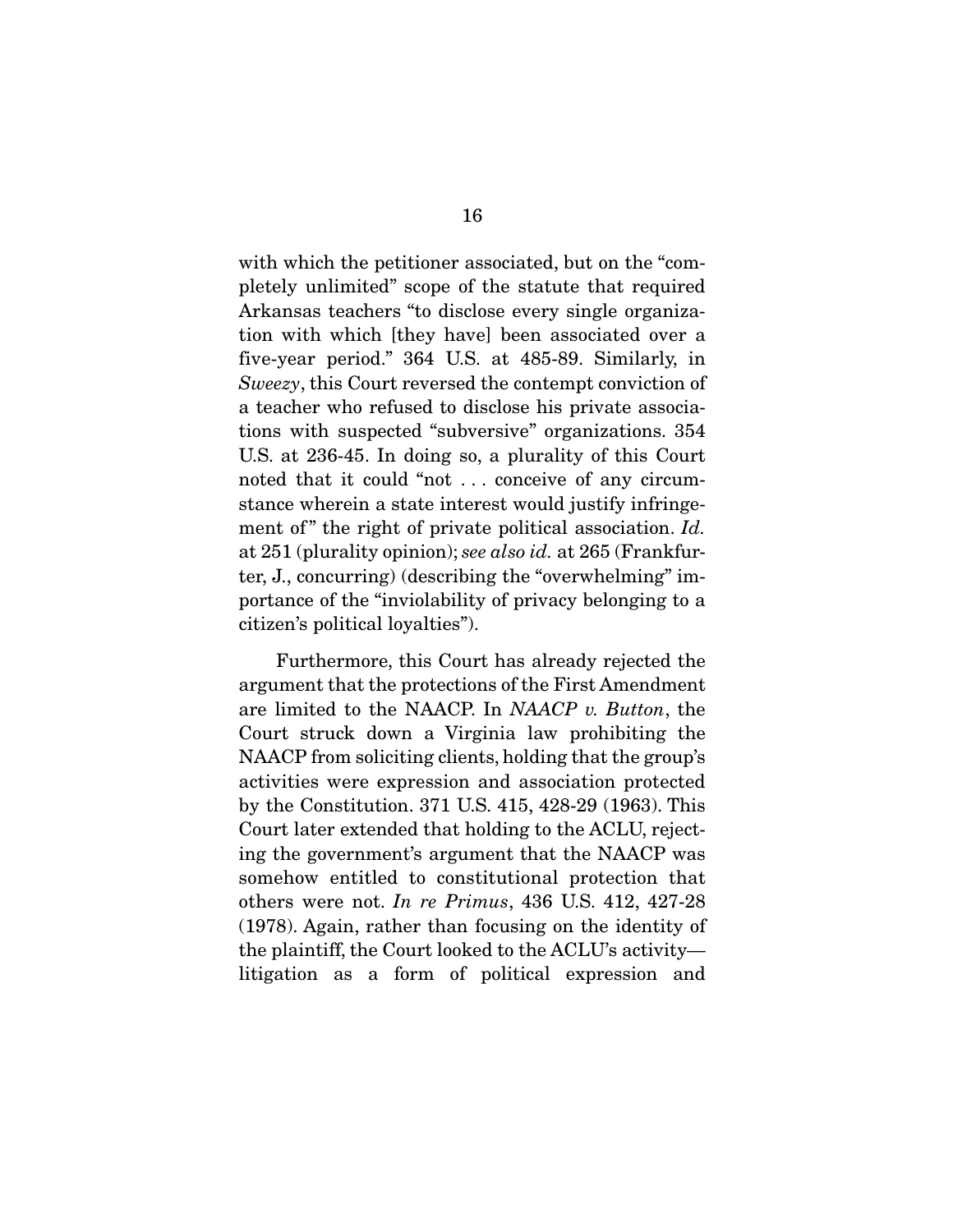association—and held that it was entitled to constitutional protection. *Id*.

 In short, there was no valid justification for the Ninth Circuit to decline to apply this Court's precedent on the per se chilling effect of compelled disclosure. And its refusal to do so will have profound negative consequences. Thankfully, few groups face the sort of harassment and violence that the NAACP faced in the 1950s and 60s, but that does not mean that other individuals or groups go unharmed. There are many valid reasons people wish to keep their associations private, and those people should be able to challenge laws compelling disclosure without showing a history of death threats. If allowed to stand, the decision below will stifle protected activity and chill people throughout the Ninth Circuit from associating, depriving both themselves and society of the benefits of expressive association.

### III. The Ninth Circuit Applied the Wrong Level of Scrutiny Because of the Multiplicity of Tests Called "Exacting Scrutiny."

 On top of its failure to recognize the chilling effect of compelled disclosure, the Ninth Circuit applied the wrong level of constitutional scrutiny. As explained below in Part A, this Court has held that lower courts must review burdens on charitable solicitation with strict scrutiny. But, as explained in Part B, the Ninth Circuit applied a different and much lower level of scrutiny, which this Court has, to date, applied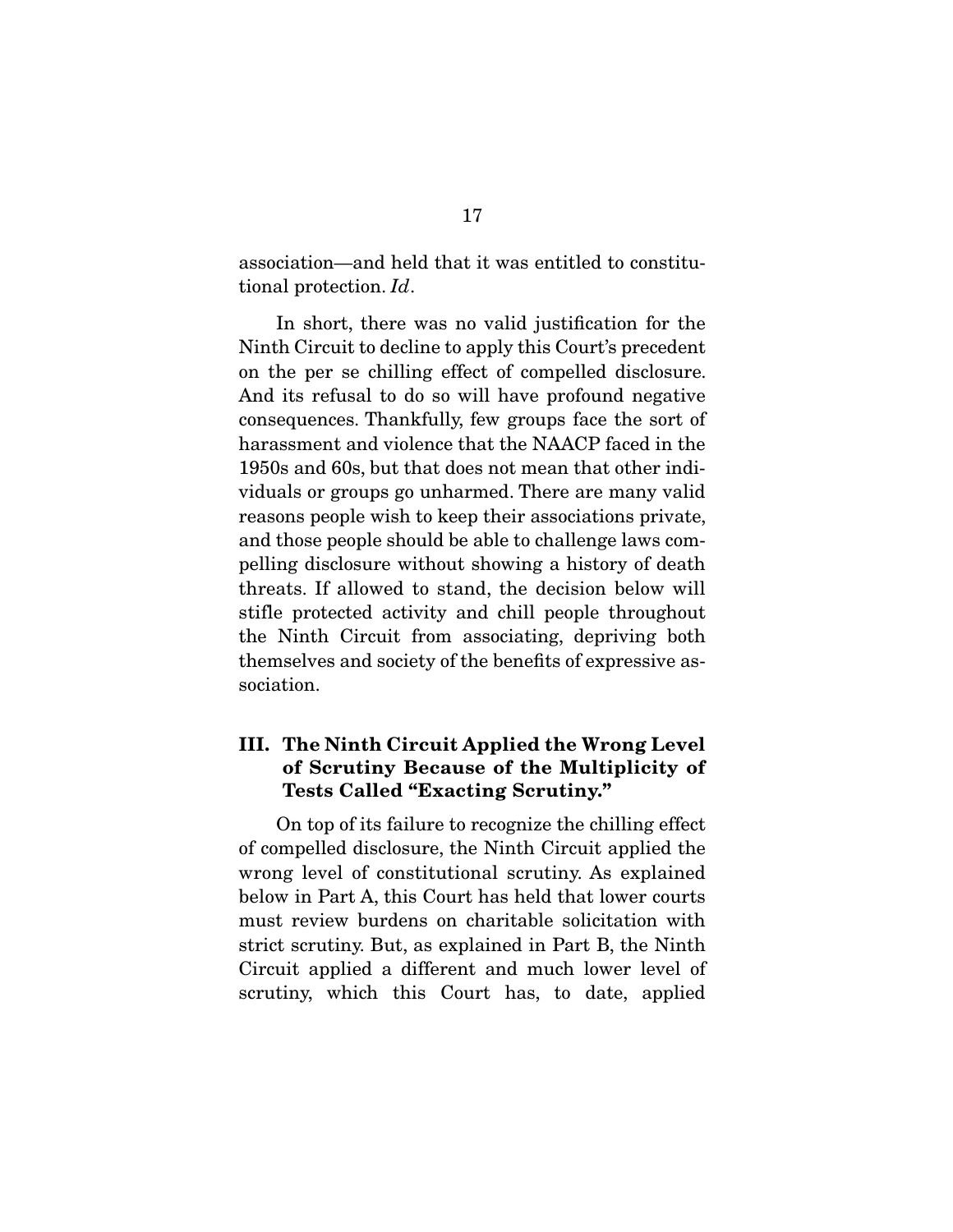exclusively to campaign-finance disclosure requirements. That error stemmed in part from the fact that this Court has at times used the same label—"exacting scrutiny"—to describe the two different tests. This Court should grant certiorari to resolve this ambiguity and to clarify that strict scrutiny remains the proper test for reviewing burdens on charitable solicitation.

#### A. Strict Scrutiny Applies to Burdens on Charitable Solicitation.

 The First Amendment protects charitable solicitation. The challenged regulation here burdens charitable solicitation—the Attorney General demands, as a condition of AFP's and the Center's ability to solicit charitable contributions in California, that these groups disclose to the government the identity of their donors. And like all charitable groups organized under 26 U.S.C. § 501(c)(3), AFP and the Center cannot divert these charitable resources to partisan political activity. Thus, the relevant cases to call upon when analyzing California's requirement are those in which this Court has reviewed burdens on charitable solicitation.

 When reviewing laws that burden charitable solicitation or require charities to disclose to the government facts about their private associations, this Court has consistently applied the very highest level of judicial scrutiny, upholding those burdens only if they are narrowly tailored to serve a compelling government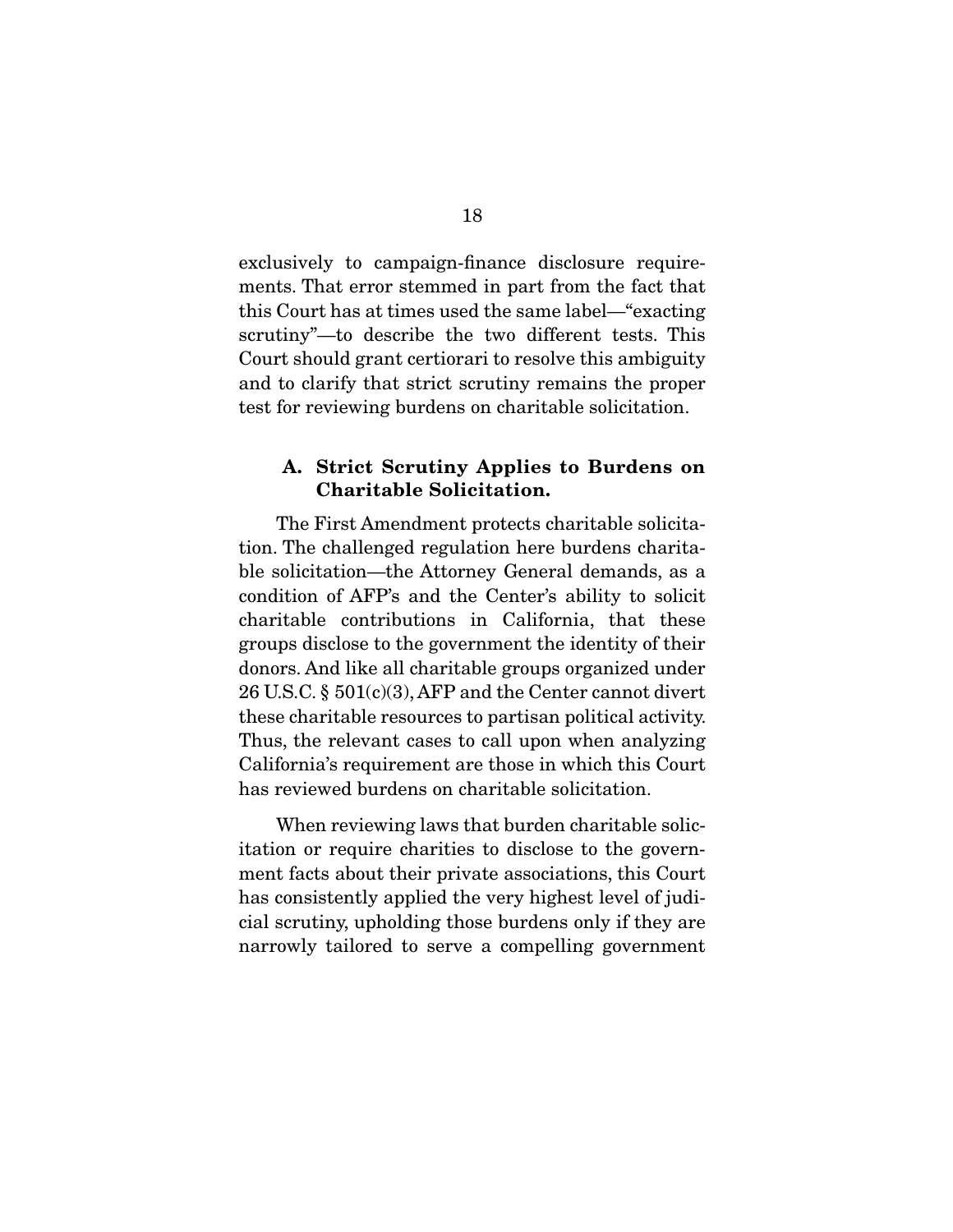interest.14 In some of these cases, the Court has called this standard "exacting scrutiny," but the elements of this standard are synonymous with what this Court has elsewhere called "strict scrutiny." *Compare Williams-Yulee v. Fla. Bar*, 135 S. Ct. 1656, 1664 (2015) ("We have applied exacting scrutiny to laws restricting the solicitation of contributions to charity, upholding the speech limitations only if they are narrowly tailored to serve a compelling interest."), *with Reed v. Town of Gilbert*, 135 S. Ct. 2218, 2231 (2015) ("[C]ontentbased restrictions on speech . . . can stand only if they survive strict scrutiny, which requires the Government to prove that the restriction furthers a compelling interest and is narrowly tailored to achieve that interest." (internal quotation marks omitted)).

 Lower courts outside the Ninth Circuit have also consistently applied strict scrutiny to burdens on charitable solicitation. For instance, the Fifth Circuit struck down a requirement that for-profit solicitors disclose certain information to the public after determining that the law did not satisfy strict scrutiny. *Nat'l Fed'n of the Blind of Tex., Inc. v. Abbott*, 647 F.3d 202, 211-14 (5th Cir. 2011). Similarly, the Sixth Circuit applied strict scrutiny in preliminarily enjoining an ordinance banning charitable-donation bins. *Planet Aid v. City of St. Johns*, 782 F.3d 318, 330 (6th Cir. 2015).

<sup>14</sup> *See Riley v. Nat'l Fed'n of the Blind of N.C., Inc.*, 487 U.S. 781, 796 (1988); *Sec'y of State of Md. v. Joseph H. Munson Co.*, 467 U.S. 947, 961, 965 n.13 (1984); *Vill. of Schaumburg v. Citizens for a Better Env't*, 444 U.S. 620, 637 (1980); *Patterson*, 357 U.S. at 463-64.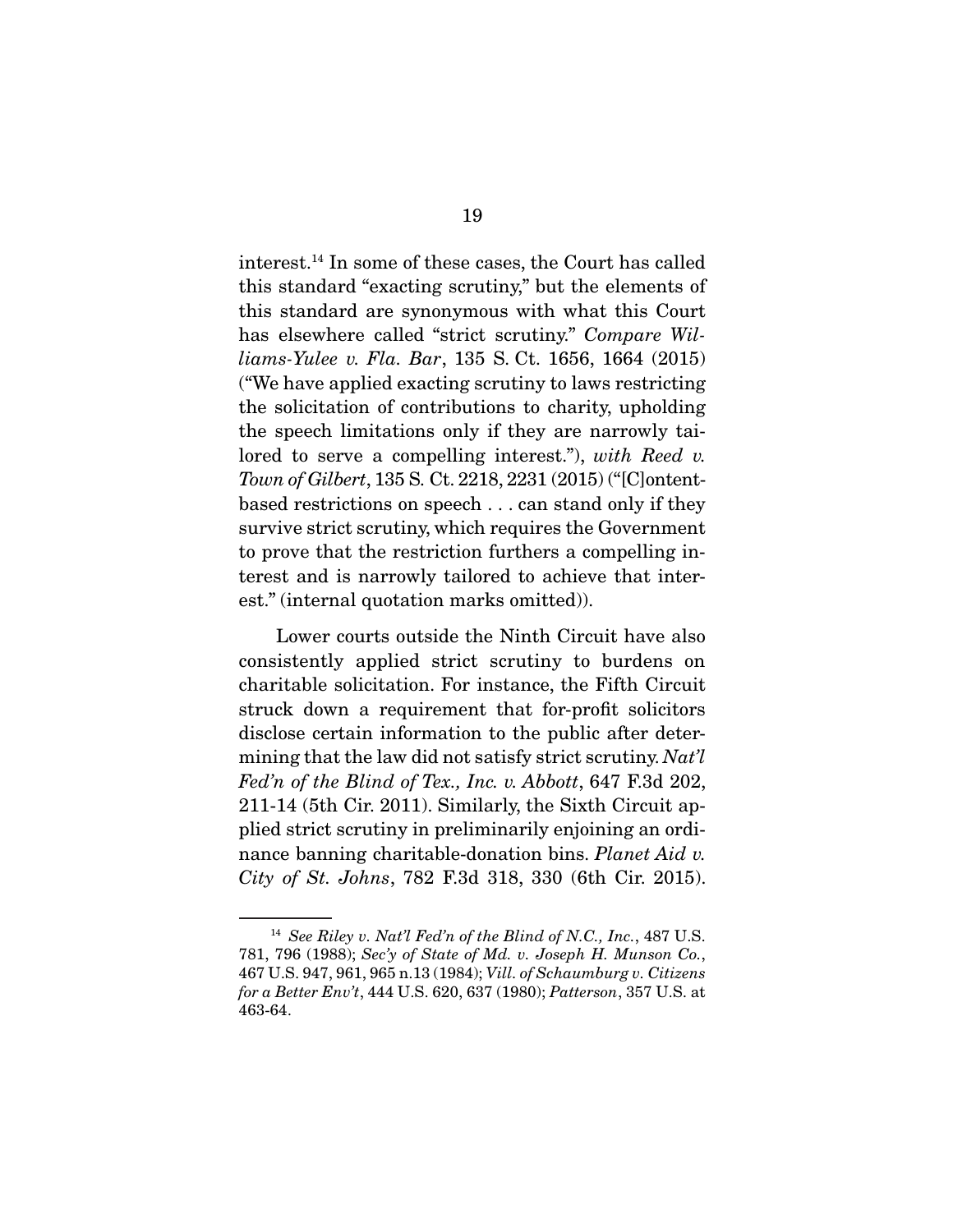Indeed, even courts that have upheld burdens on charitable solicitation have done so only when those burdens survived strict scrutiny. *See Nat'l Fed'n of the Blind v. FTC*, 420 F.3d 331, 338-39 (4th Cir. 2005) (upholding, under strict scrutiny, a requirement that forprofit companies soliciting donations for charities by telephone explain that they are seeking donations and disclose the charity on whose behalf they are fundraising).

### B. The Ninth Circuit Applied Intermediate Scrutiny, in Conflict with This Precedent, Because of the Confusing and Conflicting Labels This Court Has Applied to Its Tests.

 Unlike this Court's charitable-solicitation cases, which demand strict scrutiny, the Ninth Circuit applied a much lower standard of review. Rather than requiring that California demonstrate that its policy was narrowly tailored to serve a compelling government interest, the Ninth Circuit instead held that California could satisfy its constitutional burden merely by showing "a substantial relation between the disclosure requirement and a sufficiently important governmental interest," Pet'r's App. 15a (internal quotation marks omitted), a test that this Court has elsewhere described as intermediate scrutiny, *see*, *e.g.*, *Clark v. Jeter*, 486 U.S. 456, 461 (1988) ("To withstand intermediate scrutiny, a statutory classification must be substantially related to an important governmental objective.").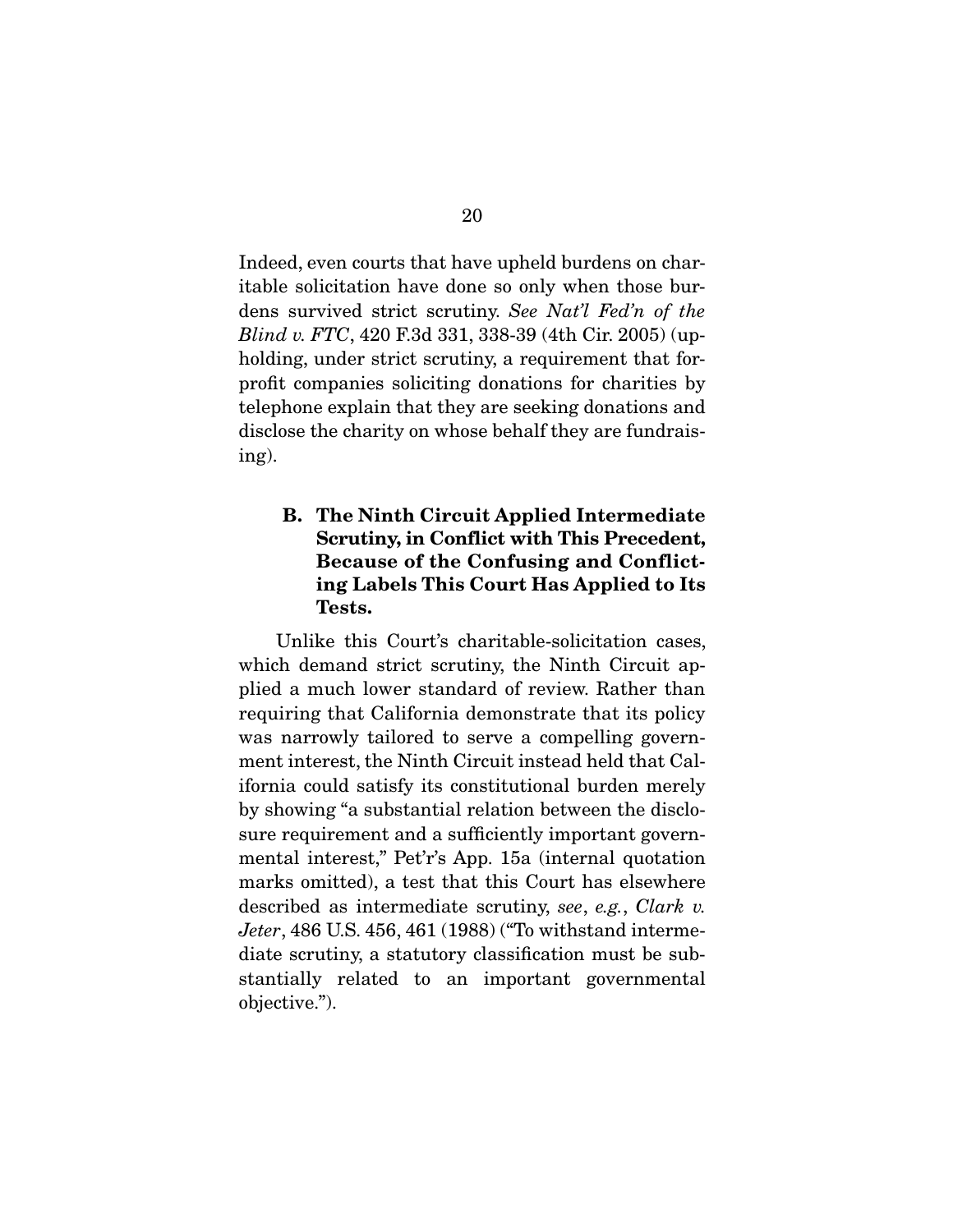The Ninth Circuit's error stems in part from the fact that this Court has, in different contexts, described both tests—strict and intermediate scrutiny—using the phrase "exacting scrutiny." In charitable-solicitation cases, this Court has used "exacting scrutiny" synonymously with strict scrutiny. *Compare Williams-Yulee*, 135 S. Ct. at 1664 ("We have applied exacting scrutiny to laws restricting the solicitation of contributions to charity, upholding the speech limitations only if they are narrowly tailored to serve a compelling interest."), *with id.* at 1666 ("This is therefore one of the rare cases in which a speech restriction withstands strict scrutiny."). By contrast, in the realm of campaign-finance disclosure, this Court has used "exacting scrutiny" synonymously with "intermediate scrutiny." *See Citizens United v. FEC*, 558 U.S. 310, 366-67 (2010) ("The Court has subjected [disclaimer and disclosure] requirements to 'exacting scrutiny,' which requires a 'substantial relation' between the disclosure requirement and a 'sufficiently important' governmental interest.").15

 Though strict scrutiny and intermediate scrutiny sometimes share the "exacting scrutiny" name, they are markedly different. For instance, this Court's treatment of evidence depends on the test it is applying. *Compare, e.g.*, *United States v. Playboy Entm't Grp., Inc.*, 529 U.S. 803, 813, 822-23 (2000) (invalidating a law requiring

<sup>&</sup>lt;sup>15</sup> Lower courts other than the Ninth Circuit have recognized this standard of review to be intermediate scrutiny. *E.g.*, *The Real Truth About Abortion, Inc. v. FEC*, 681 F.3d 544, 548-49 (4th Cir. 2012).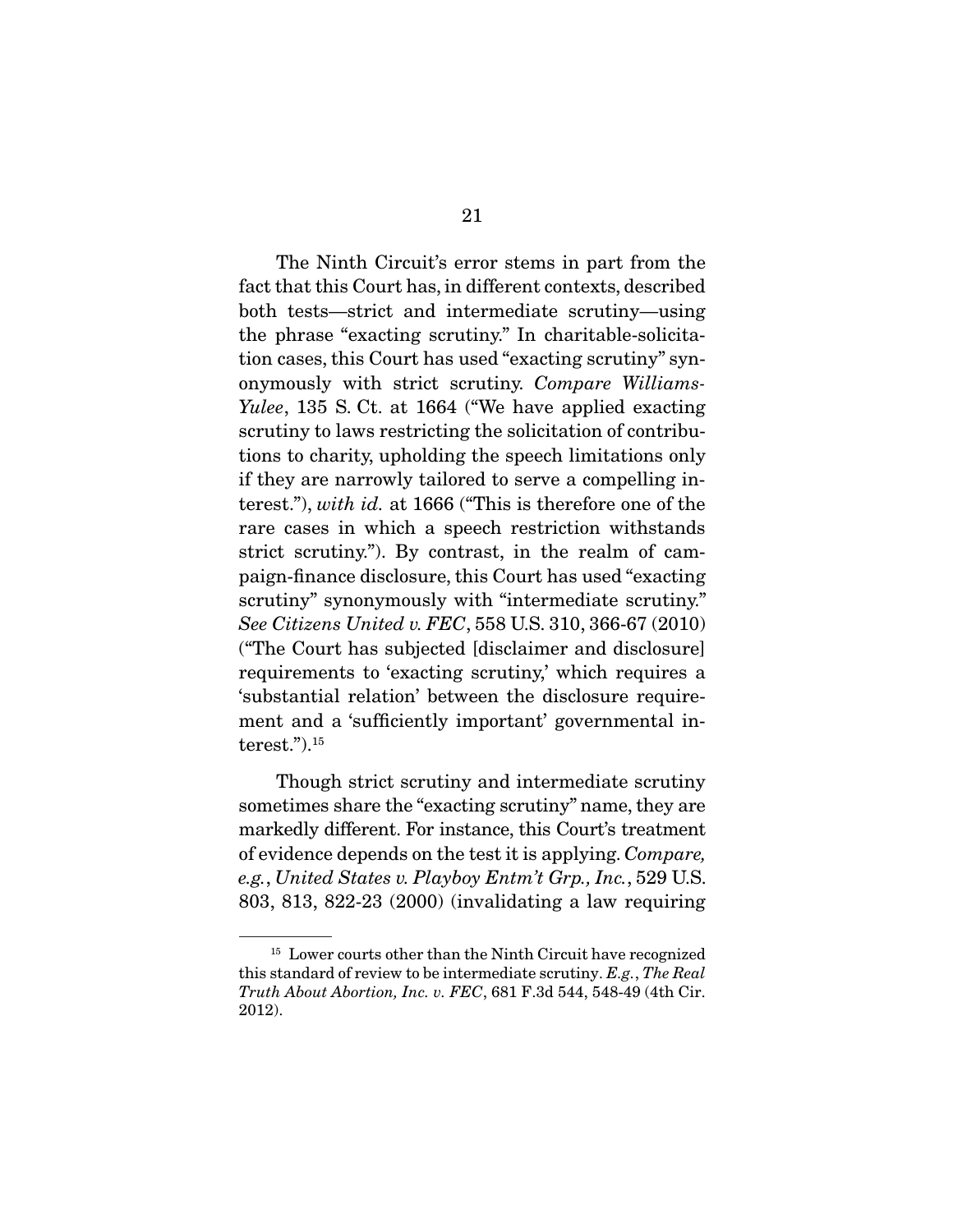the scrambling of sexually explicit material under the narrow-tailoring and compelling-government-interest standard because the government failed to present more than "anecdote and supposition"), *with, e.g.*, *Citizens United*, 558 U.S. at 366-70 (concluding, with no particular evidentiary showing, that a campaignfinance-disclosure scheme was substantially related to a sufficiently important government interest). The tailoring analysis also differs between strict and intermediate scrutiny. *Compare, e.g.*, *Playboy Entm't*, 529 U.S. at 813 (holding under strict scrutiny, "[i]f a less restrictive alternative would serve the Government's purpose, the legislature must use that alternative"), *with, e.g.*, *FEC v. Beaumont*, 539 U.S. 146, 162 (2003) (noting that, in reviewing contribution limits under intermediate scrutiny, "instead of requiring contribution regulations to be narrowly tailored to serve a compelling governmental interest, a contribution limit involving significant interference with associational rights passes muster if it satisfies the lesser demand of being *closely drawn* to match a sufficiently important interest" (emphasis added, internal quotation marks omitted)).

 As was perhaps inevitable, this use of the same term to refer to two very different tests has led to confusion in lower courts. Although other circuits have faithfully applied strict scrutiny to burdens on charitable solicitation, *see supra* § III.A, here, the Ninth Circuit saw the word "disclosure" and reflexively applied the campaign-finance-disclosure version of exacting scrutiny. But courts, like any other government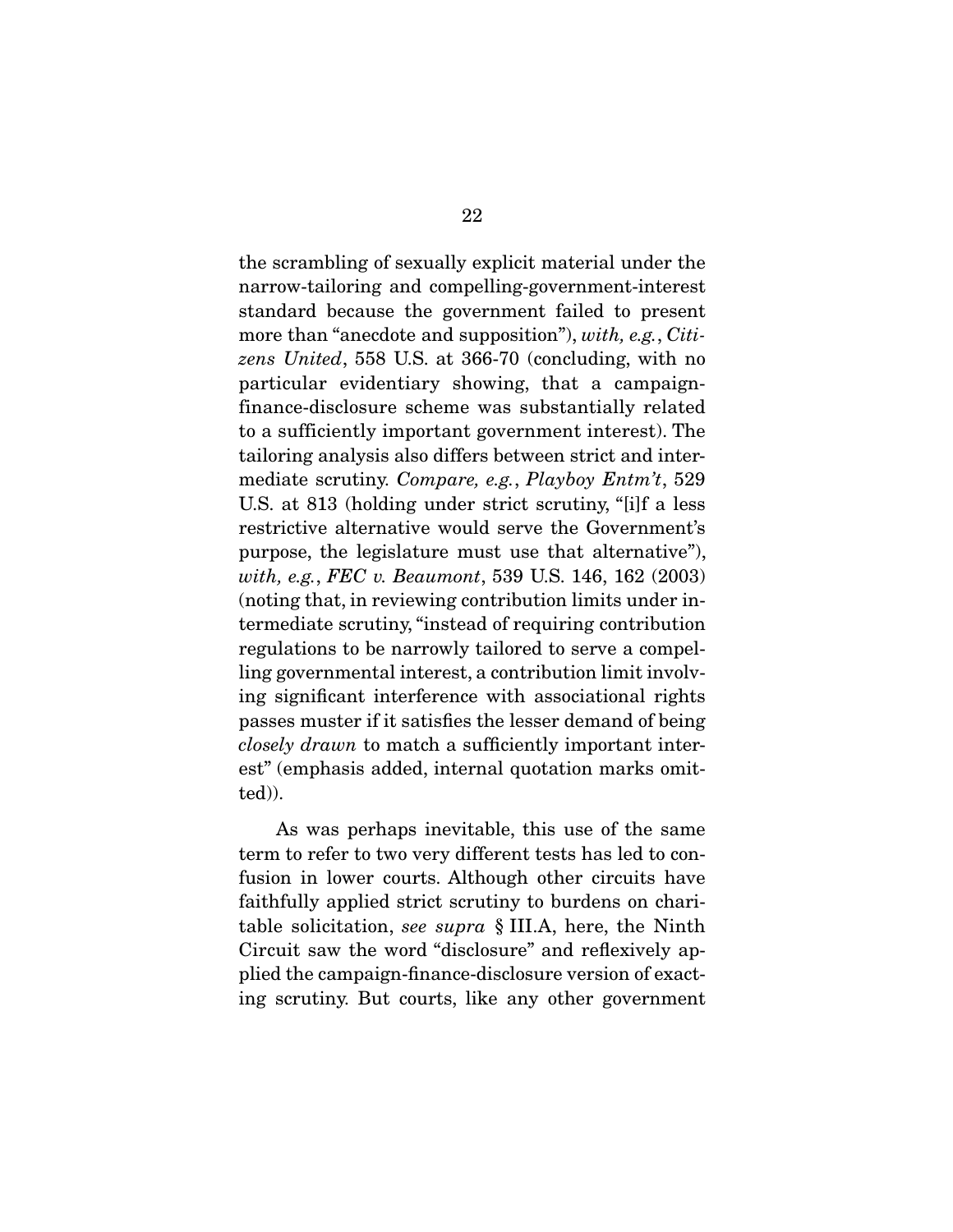actor, may not "foreclose the exercise of constitutional rights by mere labels." *Button*, 371 U.S. at 429. What matters is the underlying activity. And this Court's precedent makes clear that, when the activity is charitable solicitation, strict scrutiny is the rule.

 Here, the failure to apply strict scrutiny was outcome determinative. Applying the correct standard, AFP and the Center were entitled to relief. Strict scrutiny is demanding and requires that the government put forth concrete evidence justifying why its regulation is necessary. *See*, *e.g.*, *Playboy Entm't*, 529 U.S. at 822-23 (striking down a law under strict scrutiny because the government proffered no evidence and "failed to establish a pervasive, nationwide problem justifying" the law). In contrast, the Ninth Circuit here accepted the government's argument that intrusive disclosure was necessary to enforce the state's valid regulations of charitable solicitation with no actual evidence to support that proposition. Pet'r's App. 21a n.3 (observing that California has used Schedule B information to investigate a charity only 10 times over the last decade). Moreover, the court never asked whether the government's interest could be adequately served by a less burdensome, more narrowly tailored law, as this Court's precedent requires. *See*, *e.g.*, *Vill. of Schaumburg*, 444 U.S. at 637-38. Here, the government has an obviously less intrusive approach available to it: It may request a warrant.<sup>16</sup>

<sup>&</sup>lt;sup>16</sup> The Attorney General would no doubt object that seeking a warrant would interfere with his claimed interest in